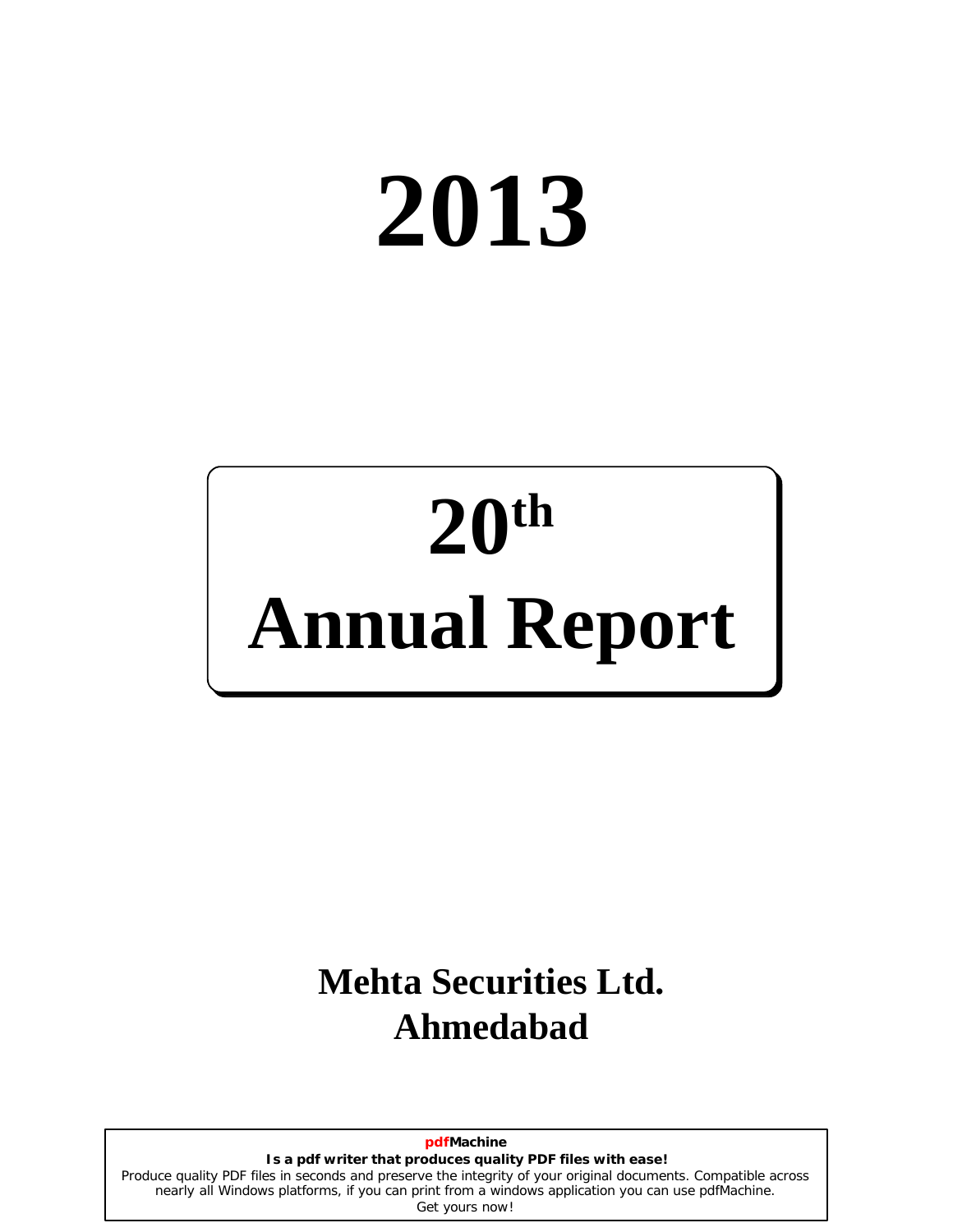#### **Board of Directors**

Bhavna D. Mehta Chirag D. Mehta Upen P. Parekh Ramnik D. Sojitra

**Auditors**

**Dinesh K. Shah & Co.** CharteredAccountants Ahmedabad

> **Bankers** HDFC BANK

#### **Registered Office**

002, Law Garden Apartment, Scheme-I, Opp. Law Garden, Ellisbridge, Ahmedabad 380 006. Phone no. : 079-26565567 E-mail : mehtasec@yahoo.co.in

#### **Is a pdf writer that produces quality PDF files with ease! pdfMachine**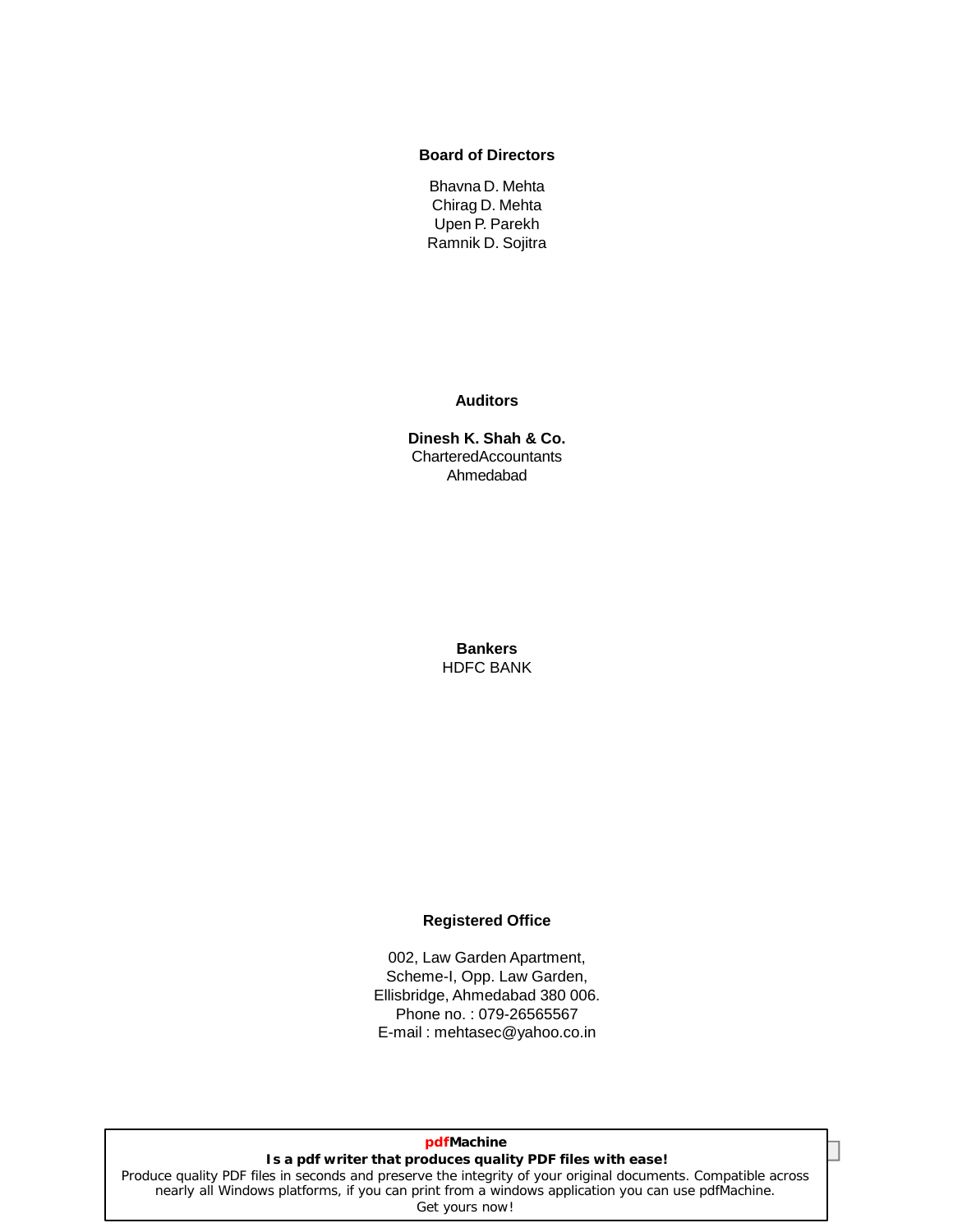#### **NOTICE**

Notice is hereby given that **20 th ANNUAL GENERAL MEETING** of the Members of **MEHTASECURITIES LIMITED** will be held at 002, Law Garden Apartments, Scheme-1, Opp. Law Garden, Ellisbridge, Ahmedabad-380 006 on saturday**, 28 th JUNE, 2014** at **11.00 A.M.** to transact the following business:

#### **ORDINARY BUSINESS:-**

- 1. To receive, consider and adopt the Audited Balance sheet of the Company for the year ended 31<sup>st</sup> DECEMBER 2013 and the Statement of Profit & loss as on that date along with the Reports of the Directors and Auditors thereon.
- 2. To appoint a Director in place of Mr. Upen Parekh who retires from office by rotation in terms of Article 127 of the Articles of Association of the Company and being eligible, offers himself for reappointment.
- 3. To consider the reappointment of M/s. Dinesh K. Shah & Co., Chartered Accountants (Membership no. F- 010477), as Auditors of the Company to hold the office until the conclusion of next Annual General Meeting and to fix their remuneration in addition to the reimbursement of out of pocket expenses.

002, LAW GARDEN APARTMENT, THE SERIES OF DIRECTORS SCHEME-I, OPP. LAW GARDEN, ELLISBRIDGE, sd/-

DATE: 29/04/2014 PLACE :AHMEDABAD.

REGISTEREDOFFICE:- FORAND ON BEHALF OF THE BOARD

(BHAVNA D. MEHTA) DIRECTOR

#### **NOTES**

- 1. A member entitled to attend and vote at this Annual General Meeting may appoint a proxy to attend and vote on a poll on his behalf. A proxy need not be a member of the company; proxies in order to be effective must be received at the registered office of the company not less than forty-eight hours before thisAnnual General Meeting.
- 2. The Register of Member and the Share Transfer Book of the Company will remain closed on 28/06/2014.
- 3. Member/Proxies should bring copies of Annual Report and attendance slip sent herewith, duly filed in for attending the meeting.
- 4. Members are requested to notify any change in their address immediately to the Companyís Registrar Office **Purva SharegistryIndia Pvt. Ltd.** Shiv Shakti Industrial Estate, Unit No: 9, Sitaram Mills Compound, J.R.Boricha Marg, Lower Parel, Mumbai-400011.

| REGISTERED OFFICE :-            |                                |
|---------------------------------|--------------------------------|
|                                 | FOR AND ON BEHALF OF THE BOARD |
| 002. LAW GARDEN APARTMENT.      | OF DIRECTORS                   |
| SCHEME-I. OPP. LAW GARDEN.      | $sd/$ -                        |
| ELLISBRIDGE. AHMEDABAD-380 006. | (BHAVNA D. MEHTA)              |
|                                 | <b>DIRECTOR</b>                |
|                                 |                                |

DATE: 29/04/2014 PLACE :AHMEDABAD.

Details of the Directors seeking Appointment / Reappointment in forthcoming Annual General Meeting (As per Revised clause 49 of Listing Agreement)

| Name of the Directors                                                                                                                                                                | Upen Parekh                     |
|--------------------------------------------------------------------------------------------------------------------------------------------------------------------------------------|---------------------------------|
| Date of Birth                                                                                                                                                                        | 15/08/1960                      |
| Date of Appointment                                                                                                                                                                  | : 24/12/1997                    |
| Qualification                                                                                                                                                                        | B.Com                           |
| Expertise in Specific functional areas                                                                                                                                               | Finance, business               |
| List of Public Limited Companies in which Directorships held:                                                                                                                        | Nil                             |
| Chairman / Member of the Committees of the Board of                                                                                                                                  | : Audit Committee, shareholder/ |
|                                                                                                                                                                                      | investor grievances committee   |
| Directors of the Company.                                                                                                                                                            |                                 |
| Shareholding in the company (No. of shares)                                                                                                                                          | Nil                             |
| pdfMachine<br>Is a pdf writer that produces quality PDF files with ease!<br>e auglitu DDE files in cooppele and procents the integritu of vaur arisinal desuments. Compatible coroco |                                 |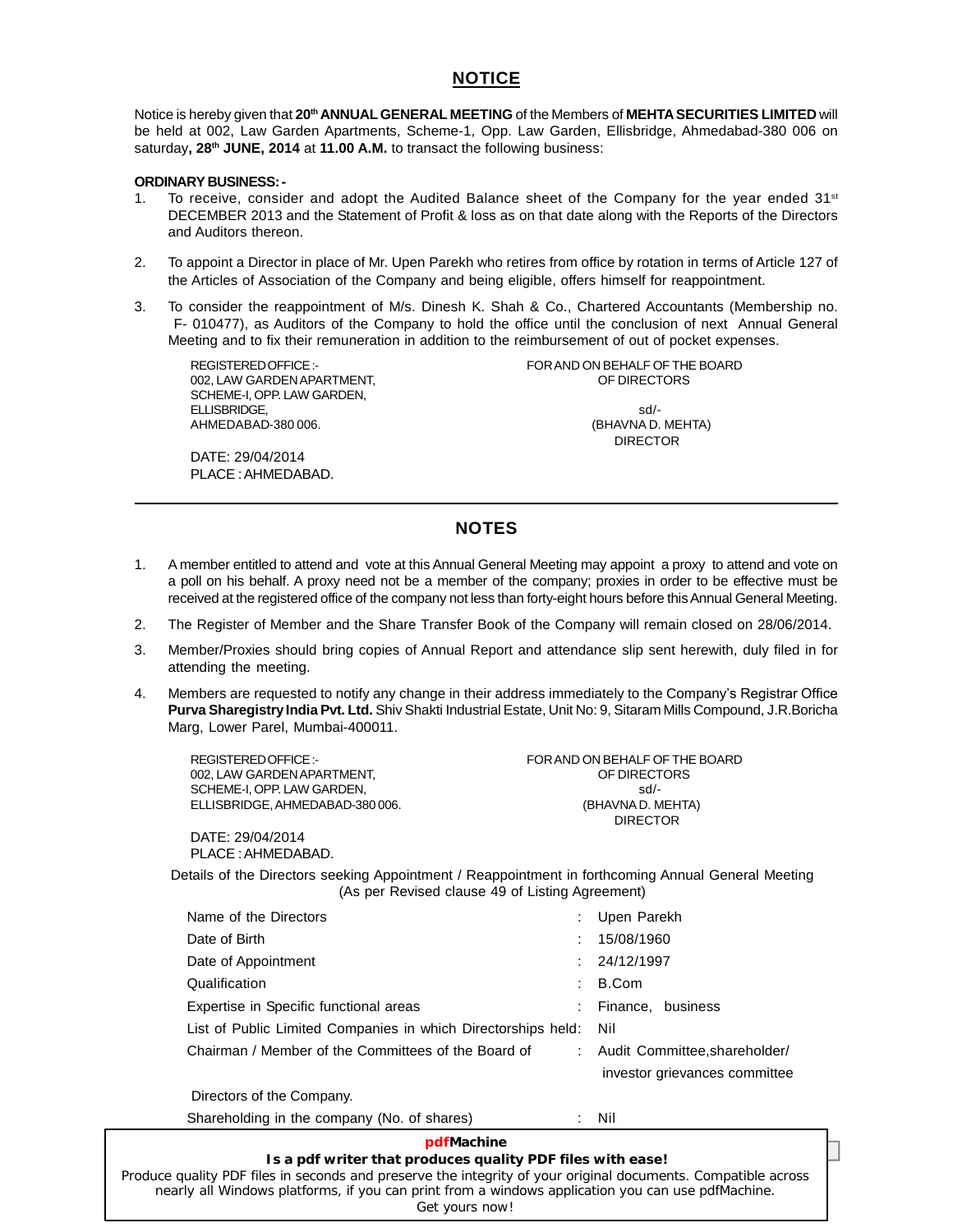## **DIRECTORíS REPORT**

#### To, The Members, **MEHTASECURITIESLIMITED,** Ahmedabad.

Your Directors have pleasure in presenting the 20th Annual Report of the Company on the business and operations of the company along with Audited Accounts for the year ended 31<sup>st</sup> DECEMBER 2013.

#### **1. FINANCIALRESULTS:**

The financial results of the Company for the year ended on  $31<sup>ST</sup>$  DECEMBER 2013 as compared to the previous year are summarized below :-

|                               | (Rs. In Lacs) | (Rs. In Lacs) |  |
|-------------------------------|---------------|---------------|--|
|                               | 31/12/2013    | 31/12/2012    |  |
| Total Income                  | 58884.42      | 49926.00      |  |
| <b>Total Expenditure</b>      | 58890.50      | 49918.18      |  |
| Profit/(Loss) before Taxation | (6.08)        | 7.82          |  |
| Provision for Income Tax      | Nil           | Nil           |  |
| Net Profit/Loss After Tax     | (6.08)        | 7.82          |  |

#### **2. PERFORMANCEDURINGTHEYEAR:**

During the year under review, the Company has a gross loss of Rs. 6.08 lacs due to certain economical and out of control factors. company will make efforts to make good the loss within reasonable time.

#### **3. FUTUREOUTLOOK:**

The local and Global economic indicators are improving,which is led by positive prospects in advanced economies.Despite a strengthening external demand, uncertainty continues to loom large on the economic, fiscal and current account horizon of some emerging economies owing to domestic fraglities. the global economic climate continues to be volatile, uncertain and prone to geo-political risks.

#### **4. DIVIDEND:**

In order to conserve resources the Board of Directors do not recommend dividend .

#### **5. DIRECTOR:**

In accordance with the requirement of companies Act 1956, Mr. Upen Parekh, director of the company retire by rotation at ensuing Annual General Meeting, and being eligible offer himself for re-appointment.

#### **6. PARTICULARSOFEMPLOYEES:**

The Company has no employees of the category specified in Section 217 (2A) of The Companies Act, 1956.

#### **7. PARTICULARSOF CONSERVATIONOFENERGYETC:**

Since the Company is not engaged in any manufacturing activity, the disclosures as required under the Companies (Disclosure of Particulars in the Report of Board of Directors) Rules, 1988 pertaining to conservation of energy, etc. is not applicable.

#### **8. AUDITORS ANDTHEIR REPORT:**

Auditors M/s. Dinesh K. Shah & Co., Chartered Accountants hold office till the conclusion of ensuing Annual General Meeting and having furnished the required certificate U/s.224 (1-B) of The Companies Act, 1956 are eligible for reappointment. Board recommends the reappointment and requests the members to fix their remuneration.

#### **9. PUBLIC DEPOSITS:**

There was no deposit unclaimed or unpaid by the Company after the date on which it has become due for payment or renewal as on 31<sup>st</sup> DECEMBER 2013.<br>**10. DIRECTORS' RESPONSIBILITY STATEMENT:** 

Your Director Confirm:-

(a) That in preparation of the annual accounts, the applicable accounting standards have been followed along with proper explanation.

| <b>pdfMachine</b>                                                                                             |  |
|---------------------------------------------------------------------------------------------------------------|--|
| Is a pdf writer that produces quality PDF files with ease!                                                    |  |
| Produce quality PDF files in seconds and preserve the integrity of your original documents. Compatible across |  |
| nearly all Windows platforms, if you can print from a windows application you can use pdfMachine.             |  |
| Get yours now!                                                                                                |  |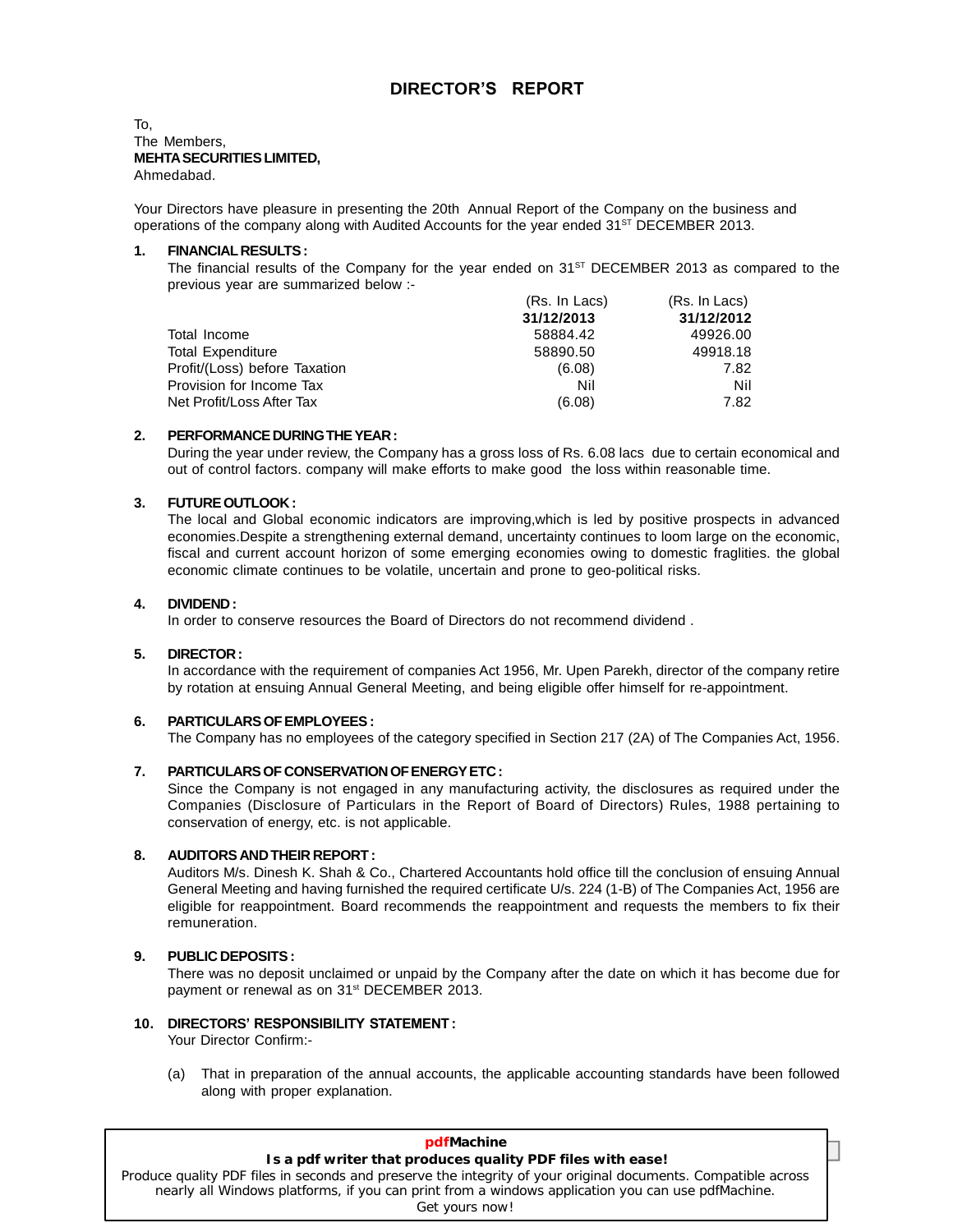- (b) That accounting policies have been applied by them consistantly and made judgments and estimates that are reasonable and prudent, so as to give true and fair view of the state of affairs of the company at the end of the financial year and of the profits of the company for that period.
- (c) Proper and adequate care taken by the company as per the provision of the companyís Act <sup>1956</sup> to safeguard the assets of the company and has prevented the company from financial irregularities.
- (d) That the Directors had prepared the Annual Accounts on an ongoing basis.

#### **11. LISTING:**

The equity shares of the Company are listed on The Bombay Stock Exchange Limited, Listing fees for the year 2013-14 have been duly paid.

#### **12. CORPORATEGOVERNANCE:**

The company has been observing the best corporate governance practices and benchmarking itself against each such practice on an ongoing basis. A separate section on corporate governance and a certificate from statutory auditors M/s. Dinesh K. Shah & Co., Charterd accountants( Membership no. F-010477) regarding compliance of the conditions of the Corporate Governance as stipulated under clause 49 of the listing agreements with the stock exchanges form part of this annual report.

#### **13. ACKNOWLEDGMENT:**

Your Directors take this opportunity to place on record the appreciation of the valuable contribution and of the Companyís affairs. dedication shown by the employees of the Company, which have contributed to the successful management

PLACE : AHMEDABAD. FOR AND ON BEHALF OF THE BOARD OF DIRECTORS DATE : 29/04/2014 sd/-(BHAVNA D. MEHTA) DIRECTOR

#### **DIRECTOR CERTIFICATION**

Director of the Company certifies that :

- a) I have reviewed the financial statements and cash flow statement for the year ended December 31, 2013 and to the best of my knowledge and belief:
	- i) These statement do not contain any materially untrue statement or omit any material fact or contain statements that might be misleading;
	- ii) These statement together present a true and fair view of the Company's affairs and are in compliance with existing Accounting Standards, applicable laws & regulations.
- b) To the best of my knowledge and belief, no transaction entered into by the Company during the year ended with existing Accounting Standards, applicable laws  $\alpha$  regulations.<br>To the best of my knowledge and belief, no transaction entered into by the Company during ti<br>December 31, 2013 are fraudulent, illegal or violative of t
- c) I accept the responsibility for establishing and maintaining internal controls for financial reporting and I have evaluated the effectiveness of internal control systems of the company pertaining to financial reporting. I have disclosed to the Auditors and the Audit Committee, deficiencies in the design and operations of such internal controls, if any, of which I am aware and steps have been taken to rectify these deficiencies.
- d) I have indicated to the Auditors and to the Audit Committee:
	- i) Significant changes in the internal control over financial reporting during the year.
	- ii) Significant changes in the accounting policies during the year and that the same has been disclosed in the notes to the financial statements; and
	- iii) There is no significant fraud is noticed during the year, however to safeguard the company from such instances, the role of managment and employees to be followed has been described to them.

Date : 29/04/2014

Place : Ahmedabad FOR AND ON BEHALF OF THE BOARD OF DIRECTORS sd/- (BHAVNA D. MEHTA) DIRECTOR

#### **pdfMachine**

## **4 Annual Report : 2013 Is a pdf writer that produces quality PDF files with ease!**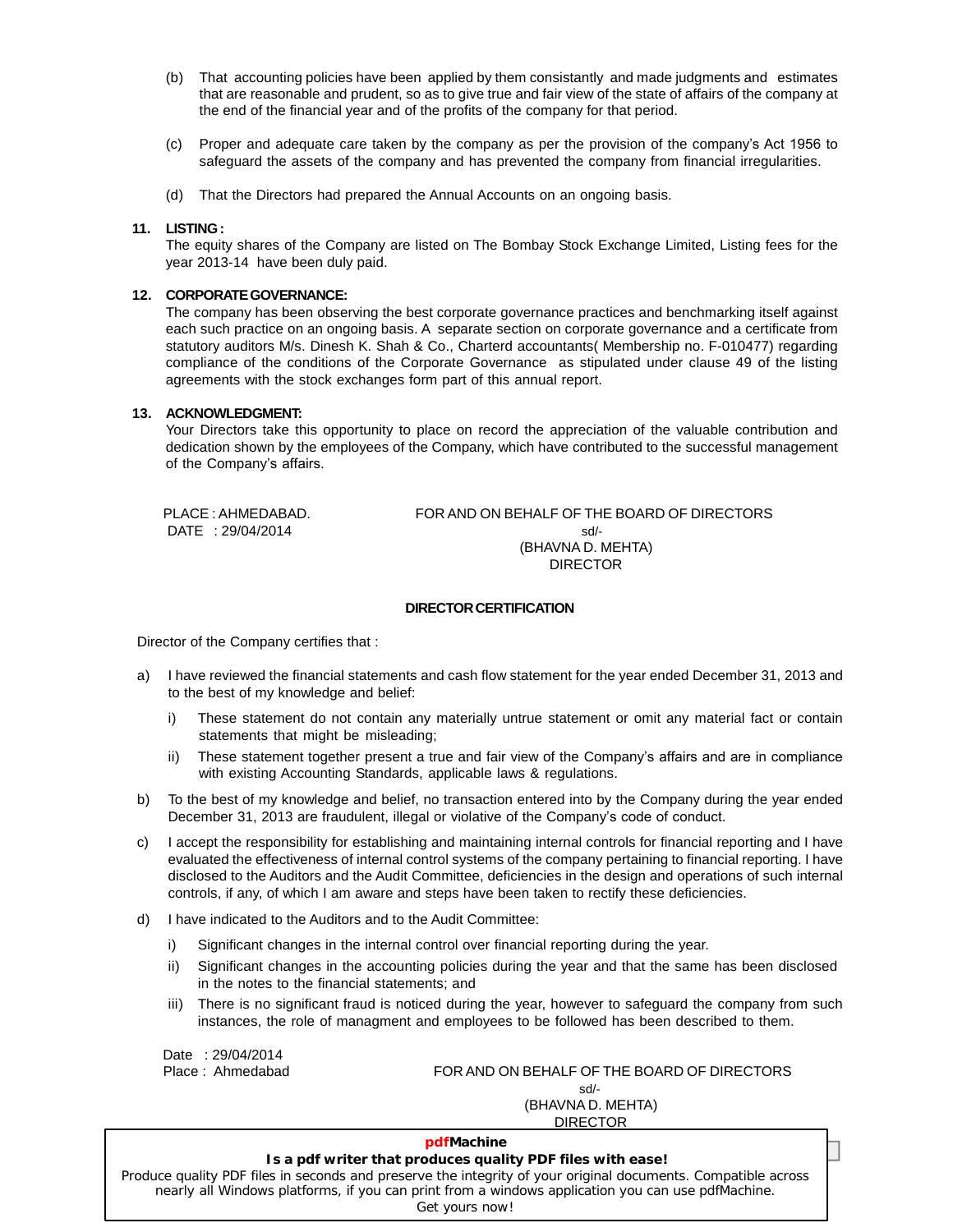#### **MANAGEMENT DISCUSSION AND ANALYSIS**

#### **a. IndustryStructure and Development :**

The capital market intermediary industry is facing severe challanges from currency and from the economy, the business becoming capital intensive and low margins with low ROC and ROCE. The mechanised trading has reduced substantial revenue opportunities in the market and becoming more commoditized with no value addition.

#### **b. Internal Audit:**

Internal Audit (IA) is an independant unit that performs regular audits to evaluate the adequacy and effectiveness of internal controls and overall risk management. IA is staffed by professionals with varied skills and expertise. the audit committee of the board provides direction and monitors the effectiveness of the IA function.

#### **c. Opportunities and Threats :**

The company has bright future and growth prospects looking to the growth of the Indian economy and developing capital and debt markets and is poised to expand its operations and performance in accordance with its business strategy and capabilities

The Company is hopeful of the future , as India is an emerging and a promising economy for global investors. However, the international and local threat remains an issue of concern

#### **d. Risk Management :**

The company faces macro and micro risks as well as client specific and transcations specific risk.The company has internal systems to take care of the above.

#### **e. Segment wise Performance :**

The company's activities are divided into two parts i.e. Broking activities and Investments. The company is not carrying out any brokerage activity at present but is likely to be expanded on appropriate opportunities being avaliable.

#### **f. Whistle blower policy:**

the company has in place a whistle blower policy enabling employees to report to the management about whistie blower policy:<br>the company has in place a whistle blower policy enabling employees to report to the manage<br>unethical behaviour, action or suspected trend or violation of company's code of conduct.

#### **g. Investor helpdesk:**

Share transfer and all other investor related activities are attended to and processed at the office of the **investor neipdesk:**<br>Share transfer and all other investor related activities are attended to and processed a<br>company's registrar and transfer Agents namely, **Purva sharegistry india pvt. Itd.** 

#### **h. Risks and Concerns :**

The company is not dealing in activities linked to forex and hence do not face the fluctuation in foreign exchange. However, the uncertain non-insurable risks remain there and international global slowdown remains a concern factor for the company.

#### **i. Internal Control Systems and their Adequacy :**

The Company has adequate systems of Internal Controls commensurate with its size and operations to ensure orderly and efficient conduct of business. These controls ensure safeguarding of assets, reduction and detection of fraud and error, adequacy and completeness of the accounting records and timely preparation of reliable financial information.

#### **j. Financial Performance with respect to Operational Performance :**

.<br>**Financial Performance with respect to Operational Performance :**<br>The financial performance of the Company for the year 2013 is described in the Directors' Report under the **Financial Performance with r**<br>The financial performance of th<br>head "Financial Results".

#### **k. Material Developments in Human Resources and Industrial Relations Front :**

Certain Employees Development Initiatives implemented by the company have been undertaken which has positive impact on the morale and spiritof the employees. Special attention to human resources / industrial relations development is given by the company. Industrial relations remained cordial throughout the year.

#### **l. Material development in human resource/ industrialrelation front, including number of people employed.**

There has been no material development on the human resource / industrial relation front during the year. Employee relations at all levels continue to remain cordial. The company had 6 (six) employees as on 31stDecember 2013.

| <b>pdfMachine</b>                                                                                                                                                                                                  |  |
|--------------------------------------------------------------------------------------------------------------------------------------------------------------------------------------------------------------------|--|
| Is a pdf writer that produces quality PDF files with ease!                                                                                                                                                         |  |
| Produce quality PDF files in seconds and preserve the integrity of your original documents. Compatible across<br>nearly all Windows platforms, if you can print from a windows application you can use pdfMachine. |  |
| Get yours now!                                                                                                                                                                                                     |  |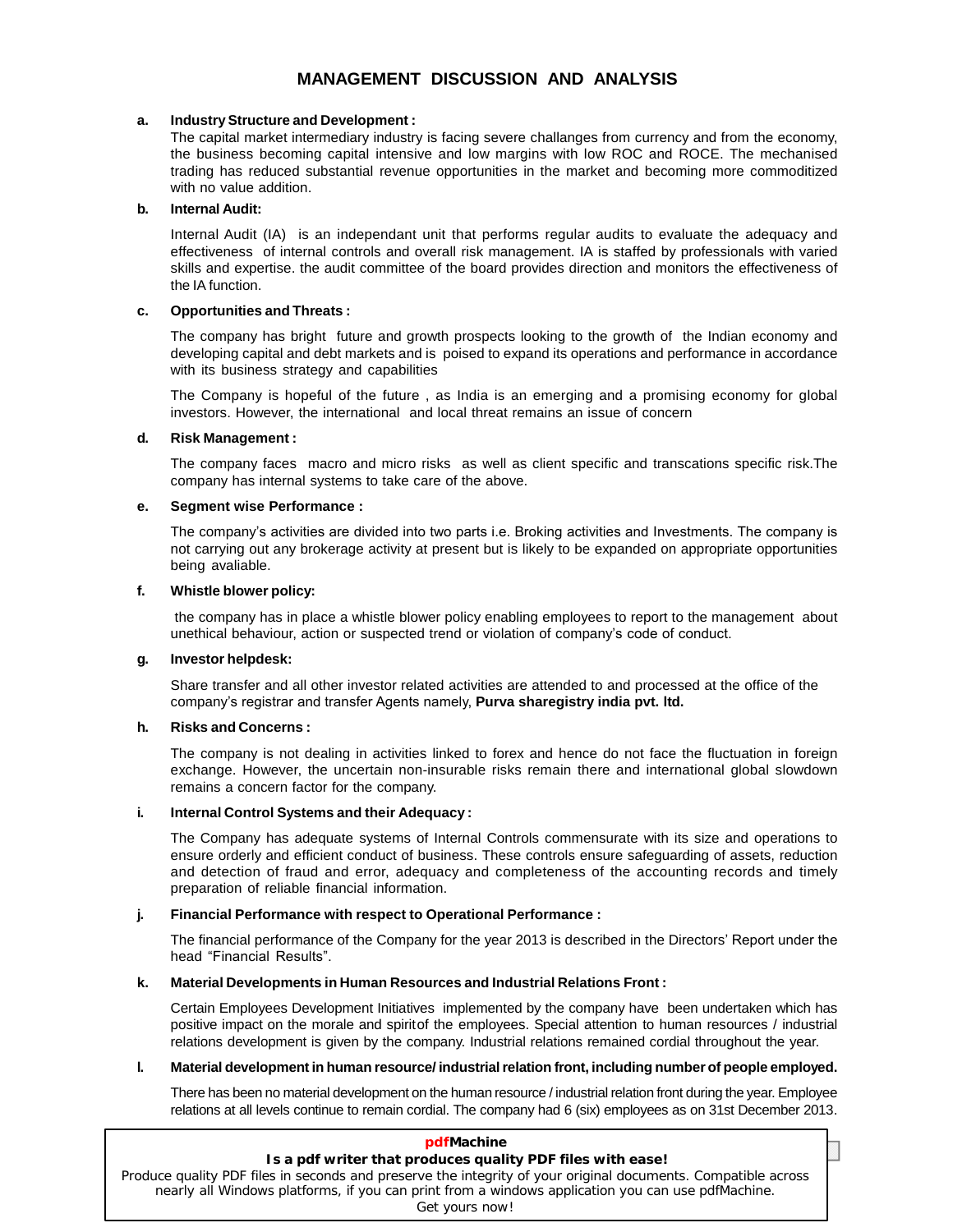#### **m. CautionaryStatement :**

Statement in this management discussion and analysis report, describing the company's objectives, estimates and expectations may constitute forward-looking statements within the meaning of applicable laws or regulations. Actual results may differ materially from those either expressed or implied.

#### **n. Compliance**

Timely submission of various returns and data information to BSE, and NSE and other regulatories bodies and govt of india has been ensured through the compliance department of the your company.

#### **o. Corporate Governance**

A detailed report on Corporate Governance as stipulated under Clause 49 of the Listing Agreement is attached to this report.

. PLACE : AHMEDABAD FOR AND ON BEHALF OF THE BOARD OF DIRECTORS  $DATE$  : 29/04/2014 sd/-(BHAVNA D. MEHTA) DIRECTOR

## **REPORT ON CORPORATE GOVERNANCE**

#### **INTRODUCTION:**

There is a great impact of strong Corporate Governance for strong and stable partnership with the Investors and stakeholders for their confidence and trust in our company. The detailed report on implementation of Corporate Governance Code as incorporated in revised Clause 49 of the Listing Agreement with the Stock Exchanges is set out below: -

#### **1. COMPANYíSPHILOSOPHYONCORPORATEGOVERNANCE:**

The company has adopted a policy of strong Corporate Governance to ensure good objectives and to measure and monitor the performance of level transparency & accountability in the functioning of the Company which helps efficient management of Company's affairs and protecting the interests of shareholders, employees, lenders, clients etc. and also emphasis on compliance of statutory laws.

During the year under review, the Company has fully complied with the requirements of revised Clause 49 of the Listing Agreements and also assures to continue its efforts by raising its standards in corporate governance. The systems and procedures are such that will keep pace with the changing economic environments.

The detailed report on implementation of Corporate Governance Code as incorporated in revised Clause 49 of the Listing Agreement with the Stock Exchanges is setout below.

#### **2. BOARDOFDIRECTOR:**

Composition and Category of Directors:

The composition of the Board of Directors of the Company is in conformity with revised Clause 49 of the Listing Agreement with the Stock Exchange. The present Board of Directors of the Company consists of four members comprising all Non- Executive and three Independent Directors. The Chairperson of the Company is a Non-Executive Director. The number of Non-Executive and Independent Directors exceeds one-half of the total number of Directors.

| Name of Director | Executive /<br>Non-Executive/<br>Independent | No of outside<br>directorship(s)<br>$(*)$ | No of Memberships<br>in other Board<br>Committees | Number of<br>Chairmanship(s) in<br>other Board Committees |
|------------------|----------------------------------------------|-------------------------------------------|---------------------------------------------------|-----------------------------------------------------------|
| Chirag D.Mehta   | Non-Executive                                |                                           |                                                   |                                                           |
| Bhayna D. Mehta  | Chairperson<br>Non-Executive                 |                                           |                                                   |                                                           |
| Upen P. Parekh   | Non-Executive &<br>Independent               | <b>NIL</b>                                | 2                                                 |                                                           |
| R.D.Sojitra      | Non-Executive<br>& independent               |                                           | 2                                                 |                                                           |

Present Composition and other details of Board of Directors of the Company.

#### **620** *P***armacrime<br>Is a pdf writer that produces quality PDF files with ease! pdfMachine**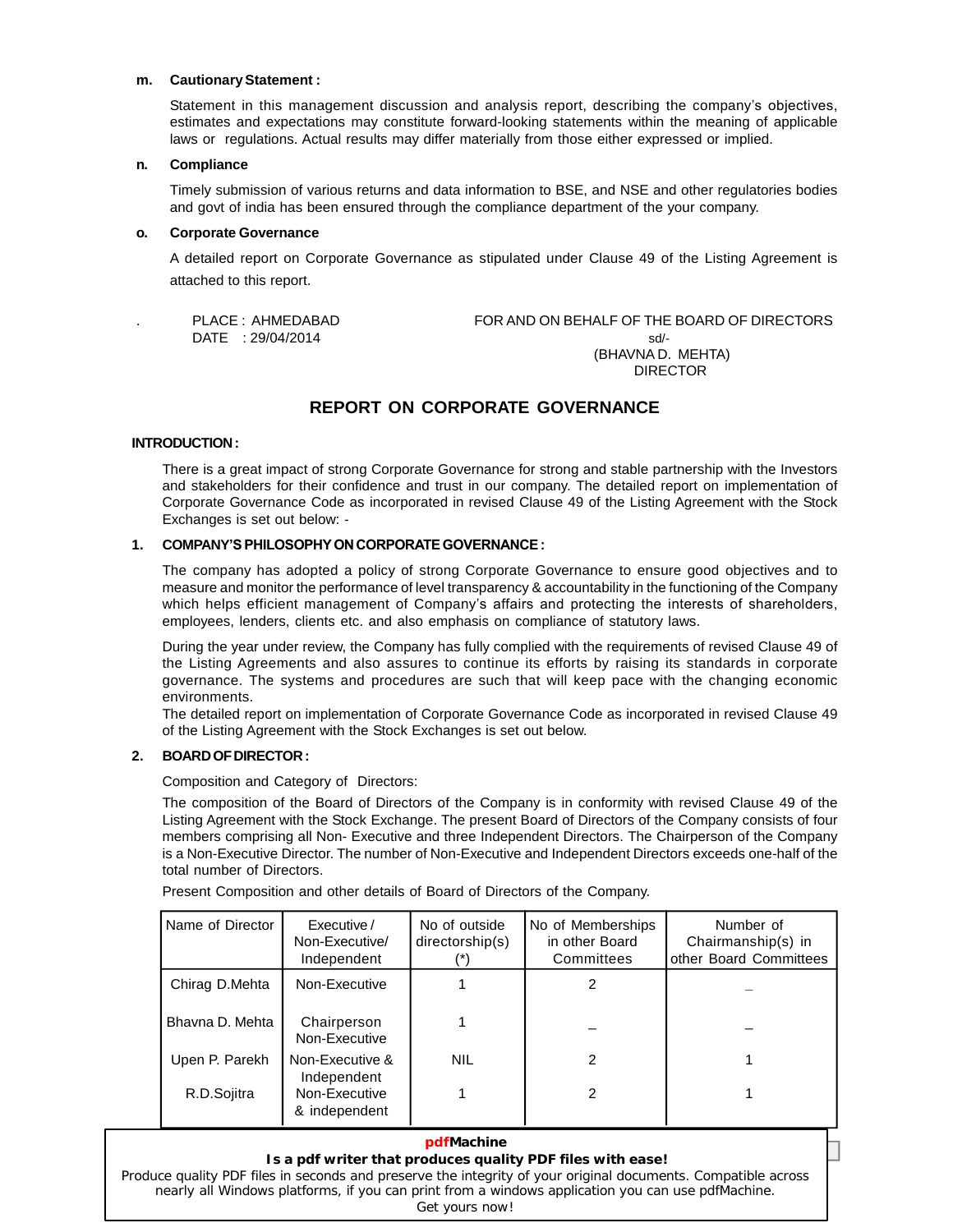- Excludes alternate directorships, directorships in private/foreign companies and interest in firms/other bodies.
- Includes memberships of only audit and shareholders' grievances committee.

Meeting of Board of Directors and Board Procedures:

The Board of Directors meets once a quarter to review the performance and Financial Results. A detailed agenda file is sent to all the directors wellin time of the Board Meetings. The Chairman / Director briefs the directors at every Board Meeting on overall performance of the Company. All major decisions / approvals are taken at the Meeting of the Board of Directors such as policy formation, business plans, budgets, investment opportunities, statutory Compliance etc.<br>During the financial year under review, the Board of Directors met 4 times on 31/01/2013, 30/04/2013, 30/07/

2013, and 30/10/2013.

Attendance of each Director at the Board Meetings and the Last Annual General Meeting:

| Name of Director            | Board Meetings attended | Attendance at last AGM |  |
|-----------------------------|-------------------------|------------------------|--|
| Chirag D. Mehta             |                         | Present                |  |
| Bhavna D. Mehta, Chairpeson |                         | Present                |  |
| Upen P. Parekh              |                         | Present                |  |
| R. D. Sojitra               |                         | Present                |  |

#### **3. AUDIT COMMITTEE:**

The Audit Committee was originally constituted in 1995. During the year 2013, the terms of reference and scope were revised to meet with the requirements prescribed under the Code of Corporate Governance and the Listing Agreement with the Stock Exchanges.

#### **Broad Terms of Reference**

The Audit Committee has been given the powers to deal with matters specified under revised Clause 49 of the Listing Agreement as well as under section 292A of the Companies Act, 1956.

#### **In brief, the terms of reference include :**

- Reviewing the Companyís financial reporting process and disclosure of financial information, to ensure correctness and credibility.
- Reviewing the financial statements before their submission to the Board for approval;
- Reviewing the adequacy of internal control systems and internal audit functions;
- Reviewing the Internal and Statutory Auditors Reports, discussing any significant findings and reviewing the follow-up thereon;
- Recommending the appointment and removal of Statutory & Internal Auditors and fixation of their fees;
- Reviewing the nature and scope of audit with the Internal and Statutory Auditors and post-audit discussions to ascertain any areas of concern.

The scope of the Audit Committee also covers reviewing the applicability of various Accounting Standards issued by the Institute of Chartered Accountants of India.

#### **Composition, Meeting and Attendance at the Audit Committee Meetings :**

The Audit Committee presently comprises three members and all members including the Chairman are Non-Executive and Independent Directors:

- 1. Chirag D. Mehta Non-Executive Director.
- 2. Upen P. Parekh Chairman, Independent & Non-Executive Director.
- 3. R. D. Sojitra **Independent & Non-Executive Director.**

All members possess knowledge of corporate finance, accounts and corporate laws.

During the year, the members met four times on 31/01/2013, 30/04/2013, 30/07/2013, and 30/10/2013. The attendances of the members at the meeting is given below :

| Name of the Member | <b>Designation</b> | No. of Meetings Attended |
|--------------------|--------------------|--------------------------|
| Chirag D.Mehta     | Member             |                          |
| R. D. Sojitra      | Member             | з                        |
| Upen P. Parekh     | Chairman           | Δ                        |

The Committee invites the Head of the Finance Department, the President of the Company and the Internal & Statutory Auditors to participate in the meeting.

#### **The matrice of the produces of the produces of the set of the set of the set of the set of the set of the set o**<br>Is a pdf writer that produces quality PDF files with ease! **pdfMachine**  [Produce quality PDF files in seconds and preserve the integrity of your original documents. Compatible across](http://www.pdfmachine.com?cl)  nearly all Windows platforms, if you can print from a windows application you can use pdfMachine. Get yours now!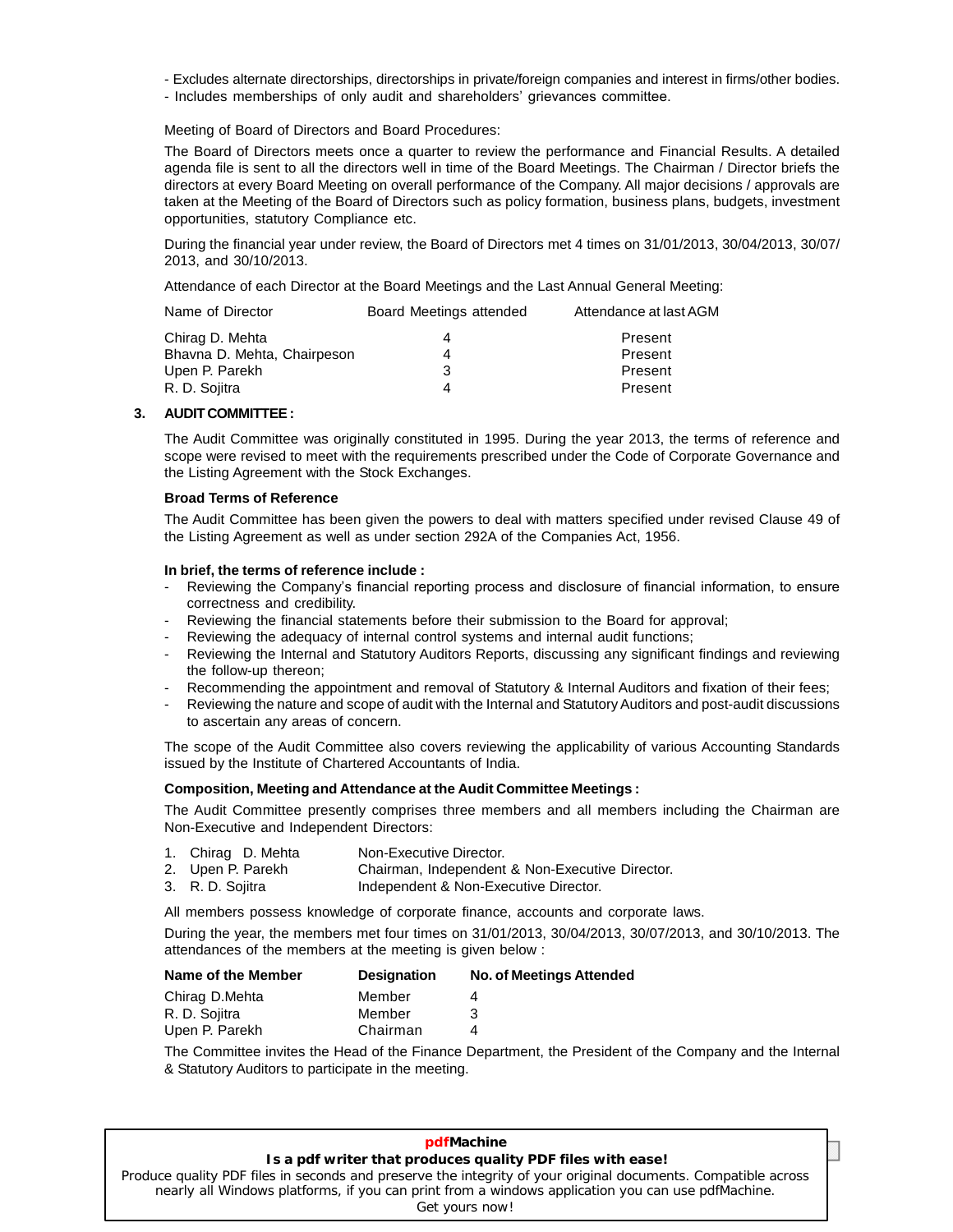#### **4. REMUNERATION COMMITTEE:**

The Company does not have formal Remuneration Committee. No remuneration is paid to Executive as well as Non-Executive directors and sitting fees is paid to the Directors for attending the Meetings of the Board of Directors or Committee thereof.

#### **5. SHAREHOLDERS/ INVESTORSíGRIEVANCES COMMITTEE:**

The Board of Directors had constituted a Share Transfer Committee. However, the work relating to share transfer is given to the RTA Purva Share Registry India Pvt. Ltd. for approval of transfer of shares and related matters.

#### **Composition :**

The Shareholders / Investors Grievances Committee presently comprises three members and all members including the Chairman are Non-Executive and two of them are Independent Directors:

- 1. Upen P. Parekh Independent & Non-Executive Director
- 2. R. D. Sojitra **Independent & Non-Executive Director.**
- 3. Chirag D. Mehta Non-Executive Director.

Mr Pinakin Modi is the Compliance Officer in terms of the Listing Agreement executed by the Company with the stock exchanges and in terms of the SEBI (Prohibition of Insider Trading) Regulations, 2002.

The powers to approve transfer of shares and redress shareholder complaints have also been designated to the RTA PURVA SHARE REGISTRY PVT. LTD. The approval of share transfers is normally done on a weekly basis so that the RTA is able to return share certificates, duly transferred, within fifteen days. There is no shareholder grievance pending as on date.

#### **6. GENERALBODYMEETING:**

Details of last three Annual General Meetings of the Company are given below:<br>Financial Year Date Time Venue  $Financial *Year*$ 

| anviai real | ----                  | .          | 1511 UC                                                                                          |
|-------------|-----------------------|------------|--------------------------------------------------------------------------------------------------|
| 2012        |                       |            | 30/06/2013 11.00 a.m. 2, Law Garden Apt. Scheme-I, Op. Law Garden,<br>Ellis bridge, Ahmedabad-6. |
| 2011        | 30/06/2012 11.00 a.m. |            | 2, Law Garden Apt. Scheme-I, Op. Law Garden,<br>Ellis bridge, Ahmedabad-6.                       |
| 2010        | 30/06/2011            | 11.00 a.m. | 2, Law Garden Apt. Scheme-I, Op. Law Garden,<br>Ellis bridge, Ahmedabad-6.                       |

Pursuant to the provisions of section 192 A of The Companies Act, 1956, there was no matter required to be dealt by the Company to be passed through postal ballot.

#### **7. RELATEDPARTYDISCLOSURES:**

- a) The Company has not entered into any transaction of material nature with the Promoters, the Directors or the Management that may have any potential conflict with the interest of the Company. The Company has no subsidiary.
- b) There has neither been any non-compliance of any legal provision of applicable law, nor any penalty, stricture imposed by the Stock Exchange/s or SEBI or any other authorities, no other matters related to Capital market during the last three years.

#### **8. MEANSOF COMMUNICATIONS:**

- a) In compliance with the requirements of the Listing Agreement, the Company regularly intimates Unaudited **INS OF COMMUNICATIONS :**<br>In compliance with the requirements of the Listing Agreement, the Company regularly intimates Unaudited<br>/ Audited Financial Results to the Stock Exchange's immediately after they are taken on rec Board of Directors.
- b) During the year ended on 31<sup>st</sup> DECEMBER 2013 no presentations were made to Institutional Investors or analyst or any other enterprise.<br>c) Management Discussion and analysis forms part of the Directors' Report. or analyst or any other enterprise.
- 

#### **9. RISKSAND CONCERNSAND THEIR MANAGEMENT:**

The company has successfully implemented risk management framework to achieve the following objectives. Strategic : High-level goals, aligned with and supporting its mission

- Operations : Effective and efficient use of its resources
- Reporting : Reliability of financial reporting

#### **pdfMachine**

## **8 Annual Lie**<br>**Is a pdf writer that produces quality PDF files with ease!**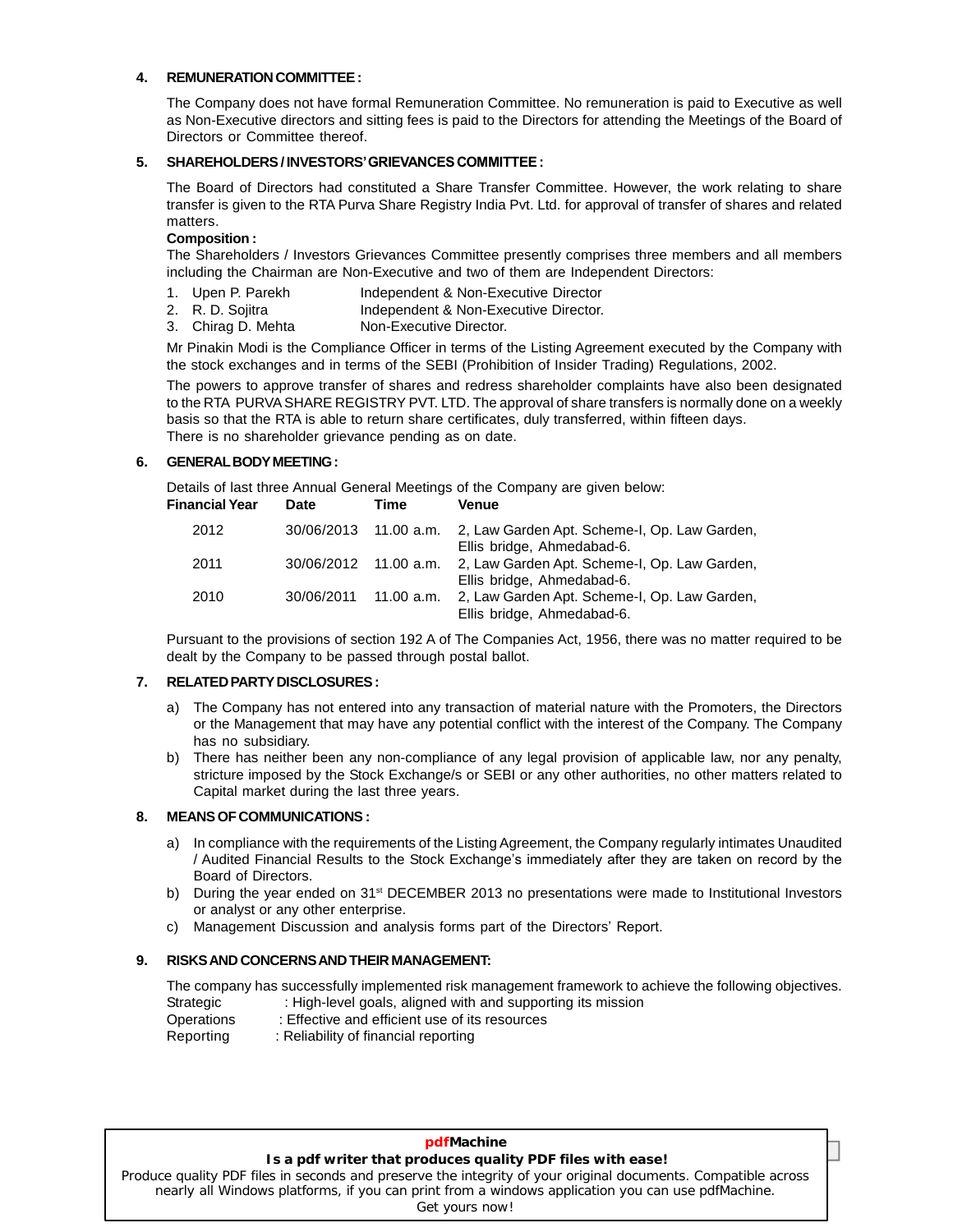#### **10. SHAREHOLDERS'INFORMATION:**

|    | a. Registered Office                                                                                                                                                | :- 2, Law Garden Apartment, Scheme-I, Opp. Law Garden, Ellisbridge,<br>Ahmedabad-6.                                                                                                                                                                |
|----|---------------------------------------------------------------------------------------------------------------------------------------------------------------------|----------------------------------------------------------------------------------------------------------------------------------------------------------------------------------------------------------------------------------------------------|
|    | b. Annual General Meeting :- Day                                                                                                                                    | $\sim$ 1<br>saturday<br>28 June 2014.<br>Date :<br>Time :<br>11.00 a.m.<br>Venue:<br>2, Law Garden Apartment, Scheme-I,<br>Opp. Law Garden, Ellisbridge, Ahmedabad-6.                                                                              |
|    | c. Financial Calendar<br>Quarter ended on March 31,2013<br>Quarter ended on June 30,2013<br>Quarter ended on September 30,2013<br>Limited review on quarterly basis | :- Quarterly Unaudited report.<br>on or before April 30,2013<br>on or before July 31,2013<br>: on or before October 31,2013<br>Audited results for year ended on December 31,2013: on or before June 30,2014<br>: within two months of quarter end |
|    | d. Book Closure Date                                                                                                                                                | :- On 28th June 2014. Saturday.                                                                                                                                                                                                                    |
|    | e. Listing of Shares on<br>Stock Exchanges                                                                                                                          | :- The Bombay Stock Exchange.<br>"P.J. Towers, Dalal Street, Fort, Mumbai - 400 001.                                                                                                                                                               |
| f. | Stock Exchange Code                                                                                                                                                 | :- Stock Exchange Code<br><b>BSE</b><br>511738                                                                                                                                                                                                     |
|    | g. Stock Price Data                                                                                                                                                 | :- The company shares are traded on Bombay Stock Exchange.                                                                                                                                                                                         |
|    | h. Registrar and Share<br><b>Transfer Agents</b>                                                                                                                    | :- Purva Share Registry India Pvt. Ltd.<br>Shiv Shakti Industrial Estate, Unit No: 9, Sitaram Mills Compound,<br>J.R. Boricha Marg, Lower Parel, Mumbai-400011.<br>Ph.: (022) 23016761 / 8261/0711.                                                |
| i) | Share Transfer Systems :-                                                                                                                                           |                                                                                                                                                                                                                                                    |
|    |                                                                                                                                                                     | Presently the share transfers, which are received in physical form, by the RTA are processed and t                                                                                                                                                 |

Presently the share transfers, which are received in physical form, by the RTA are processed and the share certificates are returned within a period of 30 days from the receipt, subject to the documents being valid and complete in all respects.

In case of Shares in electronic form, the transfers are processed by NSDL/CDSL through the respective Depository Participants. De-mat requests are normally confirmed within an average period of 30 days.

|   | Category |                                                                                                                                                                                                        | No. of Shares Held        | % of Share Holding    |
|---|----------|--------------------------------------------------------------------------------------------------------------------------------------------------------------------------------------------------------|---------------------------|-----------------------|
| A |          | <b>Promoter's Holding</b><br>1. Promoters                                                                                                                                                              |                           |                       |
|   |          | Indian Promoters*<br>- Foreign Promoters                                                                                                                                                               | 15,44,700                 | 50.00                 |
|   |          | 2. Person acting in Concert                                                                                                                                                                            | 2,24,599                  | 7.27                  |
|   |          | <b>Sub Total</b>                                                                                                                                                                                       | 17,69,299                 | 57.27                 |
|   |          | <b>B.</b> Non-Promoters Holding                                                                                                                                                                        |                           |                       |
|   | 3.       | Institutional Investor<br>a. Mutual Funds and UTI<br>b. Banks, Financial Institutions,<br>Insurance Companies (Central /<br>State Government Institutions /<br>Non Government Institutions)<br>c. Flls |                           |                       |
|   |          | <b>Sub Total</b>                                                                                                                                                                                       |                           |                       |
|   | 4.       | Others<br>a. Private Corporate Bodies<br>b. Indian Public<br>c. NRIs/OCBs<br>d. Any Other (Other directors and their relatives)                                                                        | 286249<br>974152<br>59700 | 9.27<br>31.53<br>1.93 |
|   |          | <b>Sub Total</b>                                                                                                                                                                                       | 13,20,101                 | 42.73                 |
|   |          | <b>Grand Total</b>                                                                                                                                                                                     | 30,89,400                 | 100.00                |

Note: Sum of foreign promoters, FIIs, NRIs, NRIs/OCBs, Foreign Nationals, and GDR and ADR holding for the quarter 59700 (1.93% of the paid-up Share Capital).

#### **pdfMachine**

## **9 Annual Lie**<br>**Is a pdf writer that produces quality PDF files with ease!**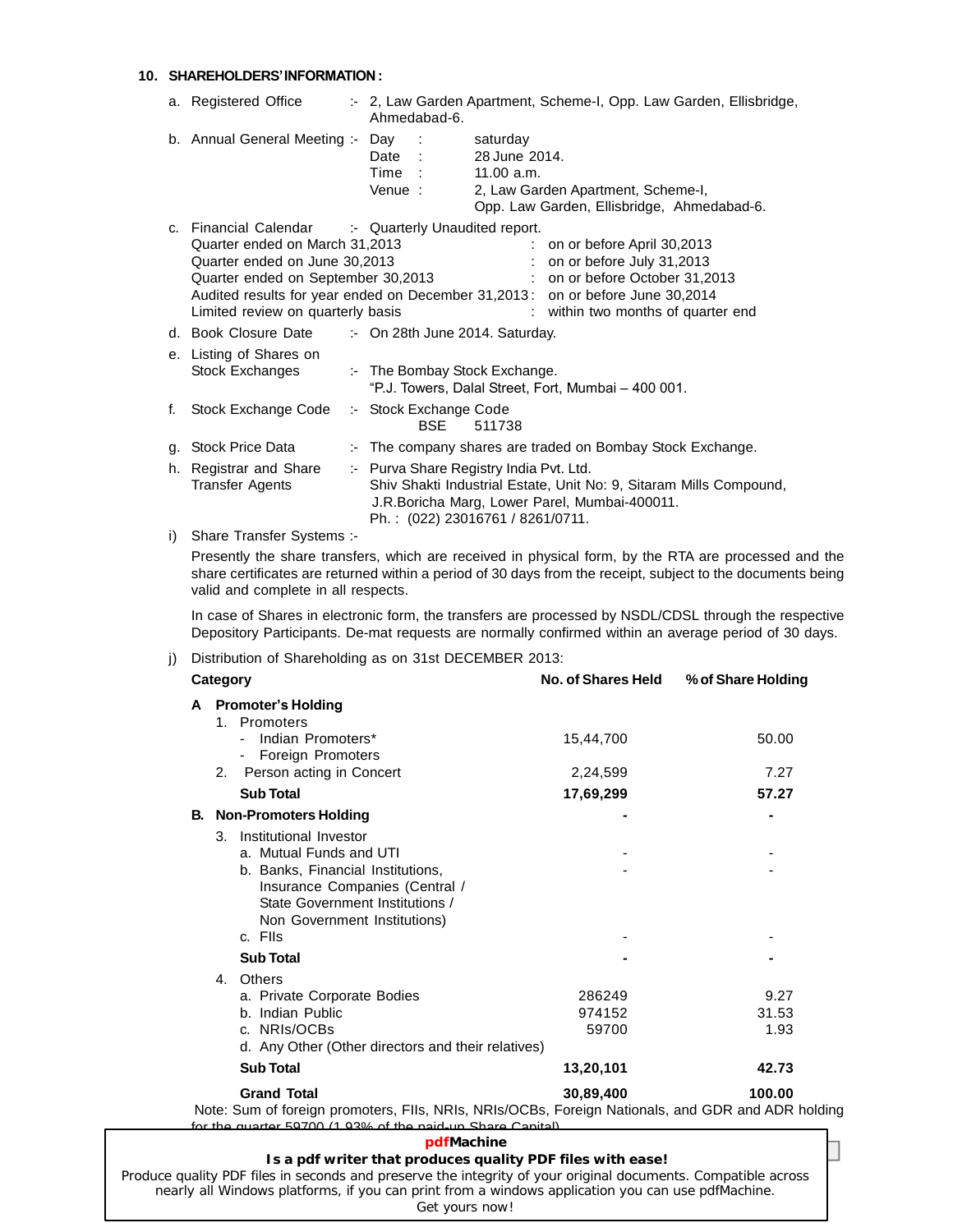#### k) Shareholding Pattern as on 31st DECEMBER 2013

| No. of Equity<br>Shares held at<br>nominal value | No. of Share<br><b>Holders</b> | $%$ of<br><b>Share Holders</b> | In<br><b>Rupees</b> | % of Share<br><b>Holding</b> |
|--------------------------------------------------|--------------------------------|--------------------------------|---------------------|------------------------------|
| Up to 5000                                       | 3304                           | 94.02                          | 6516190             | 21.09                        |
| 5001 to 10000                                    | 144                            | 4.10                           | 1085970             | 3.52                         |
| 10001 to 20000                                   | 35                             | 1.00                           | 510550              | 1.65                         |
| 20001 to 30000                                   | 8                              | 0.23                           | 216000              | 0.70                         |
| 30001 to 40000                                   | 3                              | 0.09                           | 105000              | 0.34                         |
| 40001 to 50000                                   | 3                              | 0.09                           | 138000              | 0.45                         |
| 50001 to 100000                                  | 2                              | 0.06                           | 128000              | 0.41                         |
| 100001 & Above                                   | 15                             | 0.43                           | 22194290            | 71.84                        |
| <b>Grand Total</b>                               | 3514                           | 100.00                         | 30894000            | 100.00                       |

l) Outstanding GDRs / ADRs / Warrants or any convertible Instruments, Conversation Date and likely impact on equity: The Company has not issued any GDRs / ADRs.

#### **11. DEMATERIALISATION:**

The Company has entered into agreement with NSDL/CDSL for Dematerialization of Shares.

#### **12. ADDRESS &CORRESPONDENCE:**

MEHTASECURITIES LIMITED 2, LAW GARDEN APARTMENT, ELLISBRIDGE, AHMEDABAD-380 006.

SCHEME-I, OPP. LAW GARDEN, FOR AND ON BEHALF OF THE BOARD OF DIRECTORS

PLACE : AHMEDABAD. sd/-DATE : 29/04//2014 **(BHAVNA D. MEHTA)** 

DIRECTOR

## **10 Annual Report : 2013 Is a pdf writer that produces quality PDF files with ease! pdfMachine**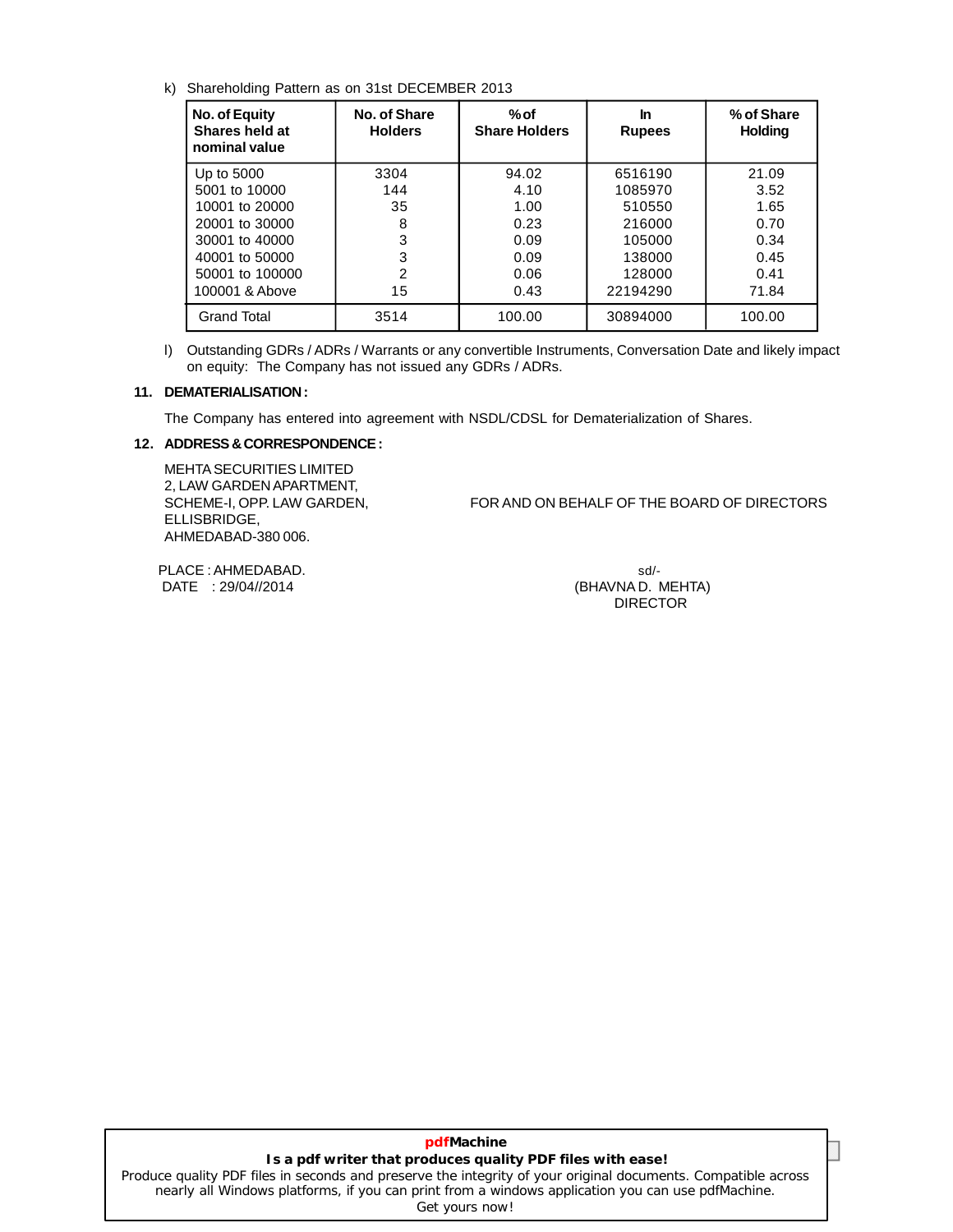#### CERTIFICATE UNDER CORPORATE GOVERNANCE REPORT

#### **A. Declaration regarding Compliance with the Code of Conduct by Board Members and Senior Manage ment personnel pursuant to Clause 49(1)(D)(ii) of the Listing Agreement :**

This is to certify that as per Clause 49 of the Listing Agreement:

- 1. The Code of Conduct has been laid down for all the Board Members and Senior Management and other employees of the Company.
- 2. The Board members and Senior Management Personnel have affirmed compliance with the The Board members and Senior Management Personnel have<br>Company's code of conduct as adopted for the year 2013.

Place : Ahmedabad Sd/-Date : 29.04.2014 Director

#### **AUDITORS' CERTIFICATE ON CORPORATE GOVERNANCE**

## **To the Members of**

#### **Mehta Securities Ltd.**

We have examined the compliance of conditions of corporate governance by M/s. MEHTA SECURITIES LTD., for the year ended on 31<sup>sт</sup> DECEMBER, 2013 as stipulated in Revised clause 49 of the listing agreement of the said Company with stock exchanges.

The compliance of conditions of corporate governance is the responsibility of the management. Our examination was limited to procedures implementation thereof, adopted by the Company for ensuring the compliance of conditions of corporate governance. It is neither an audit nor an expression of opinion on the financial statement of the Company.

The company has complied with all the conditions of corporate governance as mentioned in the above-mentioned listing agreement.

There are independent directors on the Board of Directors of the company as per the requirement of sub-clause (1A) of clause 49 of the Listing Agreement that one-third of the Board should comprise of independent director.

Subject to above, in our opinion and to the best of our information and according to the explanations given to us, we certify that the company has complied with all the conditions of corporate governance as stipulated in the above listing agreement.

We state that no investor grievance is pending for a period exceeding one month against the Company as per the records maintained by the shareholders/investor grievance committee.

We further state that such compliance is neither an assurance as to the future viability of the Company nor the efficiency or effectiveness with which the management has conducted the affairs of the Company.

> For Dinesh K. Shah & Co. Chartered Accountants

Place : Ahmedabad,  $\Delta$ Dated :  $15/4/2014$  sd/-

Dinesh K. Shah **Partner** Membership no. F-010477

#### **Is a pdf writer that produces quality PDF files with ease! pdfMachine**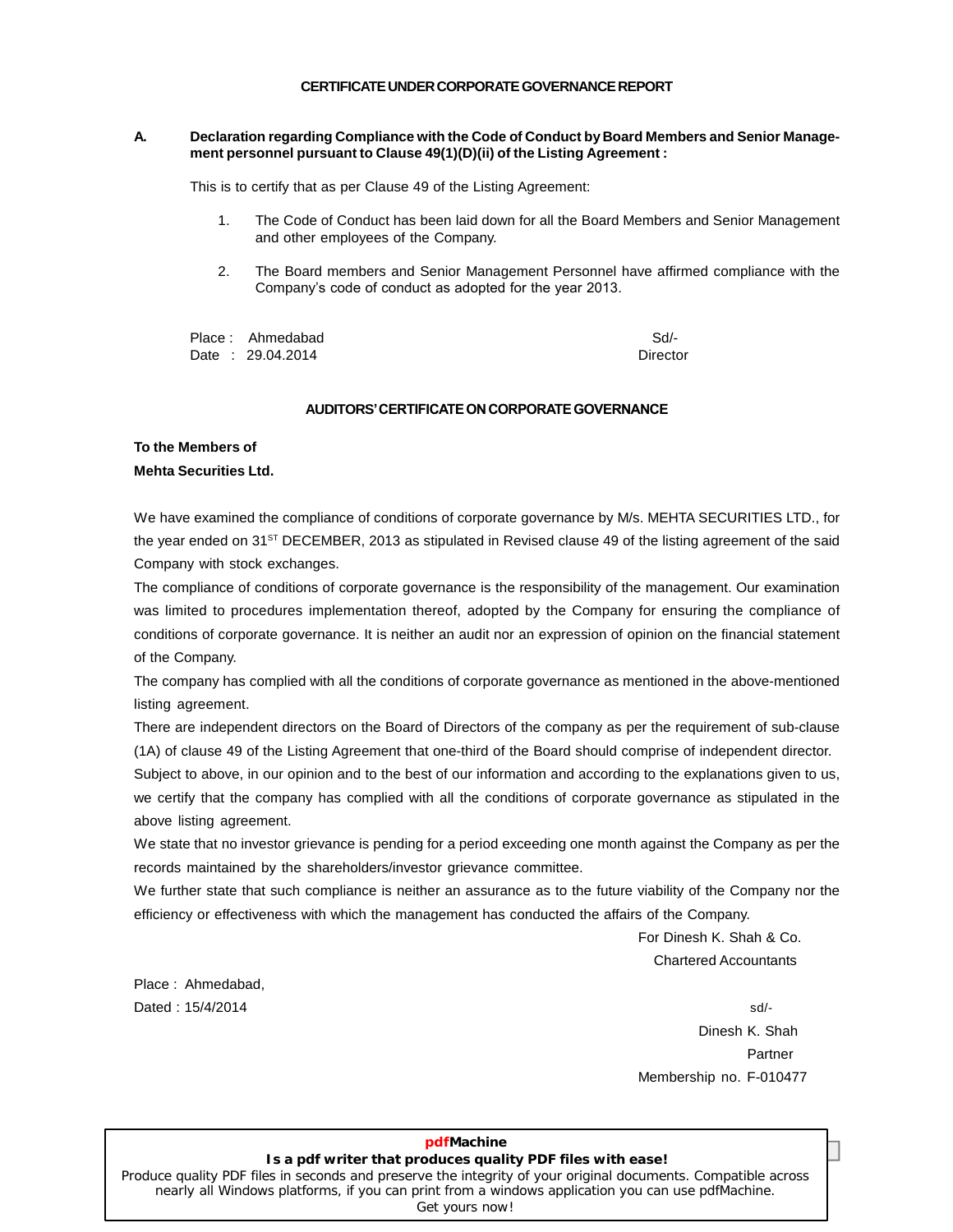## **Dinesh K. Shah & Co.**

CHARTERED ACCOUNTANTS

**Head Office:** 507, Hemkoot Complex, B/h. LIC Building, Ashram Road, Ahmedabad 380 009 Phone# +91-79-26584450 Telefax# +91-79-66614144 Email: dkshah43@hotmail.com **Branch: Vadodara**

#### **AUDITORS<sup>í</sup> REPORT ON CORPORATE GOVERNANCE**

To the Members of Mehta Securities Limited :

We have examined the compliance of conditions of corporate governance by Mehta Securities Limited for the year ended on 31st December 2013 as stipulated in Revised Clause 49 of the Listing Agreement of the said Company with stock exchanges.

The compliance of conditions of corporate governance is the responsibility of the management. Our examination was limited to procedures and implementation thereof, adopted by the Company for ensuring the compliance of conditions of corporate governance. It is neither an audit nor an expression of opinion on the financial statement of the Company.

In our opinion and to the best of our information and according to the explanations given to us and based on the representations made by the Directors and the management, we certify that the Company has complied with the conditions of Corporate Governance as stipulated in Revised clause 49 of the above-mentioned Listing Agreement.

We state that no investor grievance is pending for a period exceeding one month against the Company as per the records maintained by the Shareholders/Investors Grievance Committee.

We further state that such compliance is neither an assurance as to the future viability of the Company nor the efficiency or effectiveness with which the management has conducted the affairs of the Company.

> For DINESH K. SHAH & CO. Chartered Accountants

sd/- DINESH K. SHAH Partner Membership no. F-010477

Place : Ahmedabad Dated : 15/04/2014

## **12 And Structure**<br>**Is a pdf writer that produces quality PDF files with ease! pdfMachine**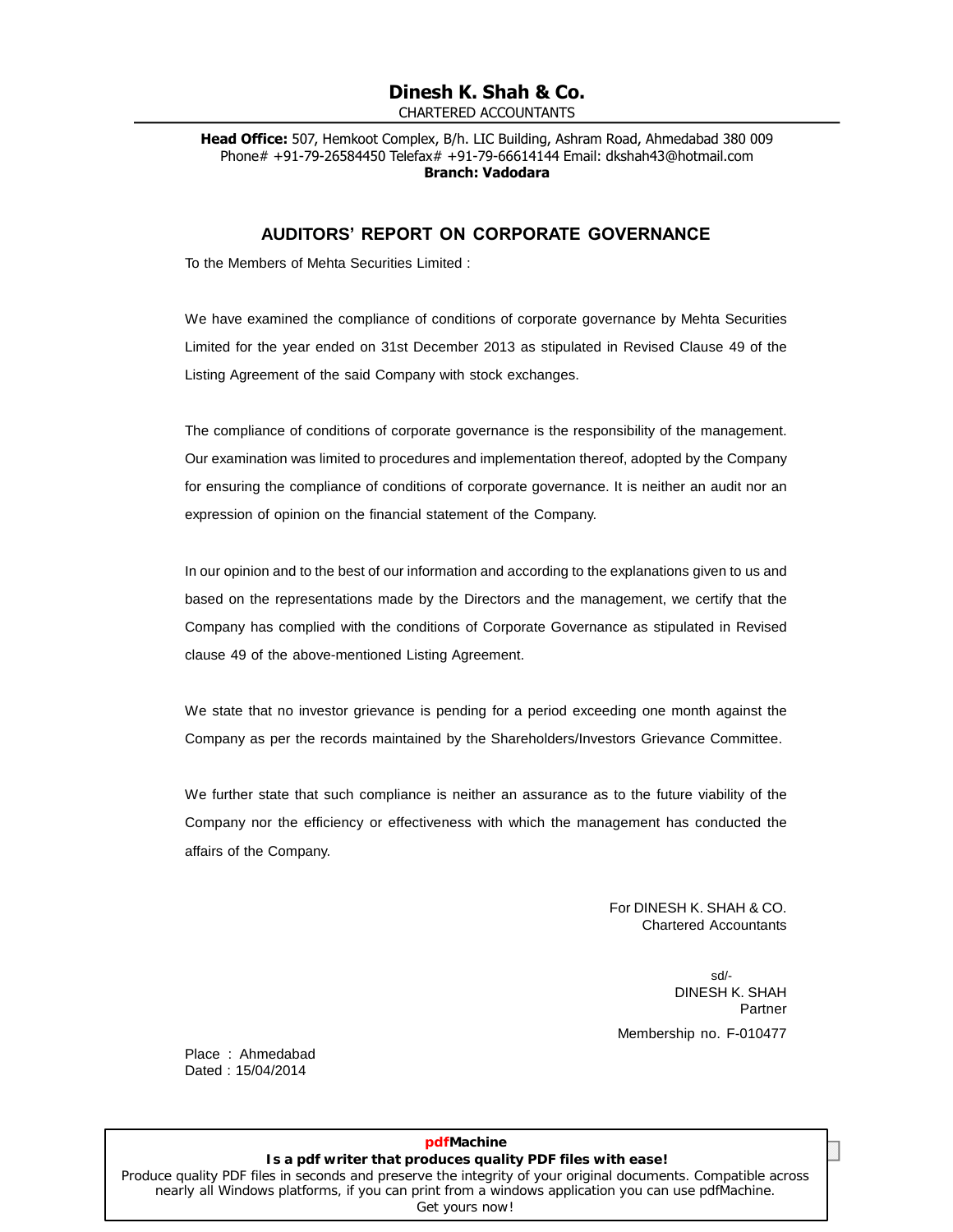## **Dinesh K. Shah & Co.**

CHARTERED ACCOUNTANTS

**Head Office:** 507, Hemkoot Complex, B/h. LIC Building, Ashram Road, Ahmedabad 380 009 Phone# +91-79-26584450 Telefax# +91-79-66614144 Email: dkshah43@hotmail.com **Branch: Vadodara**

#### **AUDITORS<sup>í</sup> REPORT**

To the Shareholders of Mehta Securities Limited

- 1. We have audited the attached Balance Sheet of Mehta Securities Limited as at December 31, 2013, and also the Profit & Loss Account of the Company for the year ended on that date. These financial statements are the respo and also the Profit & Loss Account of the Company for the year ended on that date. These financial an opinion on these financial statements, based on our audit.
- 2. We conducted our audit in accordance with auditing standards generally accepted in India. Those Standards require that we plan and perform the audit to obtain reasonable assurance about whether the financial statements are free of material misstatement. An audit includes examining, on a test basis, evidence supporting the amounts and disclosures in the financial statements. An audit also includes assessing the accounting principles used and significant estimates made by management, as well as evaluating the overall financial statement presentation. We believe that our audit provides a reasonable basis for our opinion.
- 3. As required by the Companies (Auditorís Report) Order, <sup>2003</sup> issued by the Central Government of India in terms of sub section (4A) of Section 227 of the Companies Act, 1956, we give in the Annexure a statement on the matters specified in paragraphs 4 and 5 ofthe said Order.
- 4. Further to our comments in the Annexure referred to in paragraph 3 above, we report that:
	- (i) We have obtained all the information and explanations, which to the best of our knowledge and belief were necessary for the purposes of our audit;
	- (ii) In our opinion, proper books of account as required by law have been kept by the Company so far as appears from our examination of such books;
	- (iii) The Balance Sheet and the Profit & Loss Account dealt with by this report are in agreement with the books of account;
	- (iv) The Balance Sheet and the Profit & Loss Account dealt with by this report, comply with the Accounting Standards referred to in sub-section (3C) of Section 211 of the Companies Act, 1956;
	- (v) On the basis of written representations received from the directors as on December 31, 2013 and taken on record by the Board of Directors, we report that none of its directors is disqualified as on December 31, 2013 from being appointed as a director in terms of clause (g) of Sub section (1) of Section 274 of the Companies Act, 1956.
	- (vi) In our opinion and to the best of our information and according to the explanations given to us, the said accounts give the information required by the Companies Act, 1956 in the manner so required, and give a true and fair view:
		- (a) in the case of the Balance Sheet, of the state of affairs of the Company as at December 31, 2013,
		- (b) in the case of the Profit & Loss Account, of the profit for the year ended on that date and
		- (c) in the case of Cash Flow Statement, of the Cash Flows for the year ended on thatdate.

For DINESH K. SHAH & CO. Chartered Accountants

sd/- DINESH K. SHAH Partner Membership no. F-010477

Ahmedabad, Dated : 15/04/2014

## **pdfMachine**

## **13 And Structure Reports Separate Boards i** Report<br>Is a pdf writer that produces quality PDF files with ease!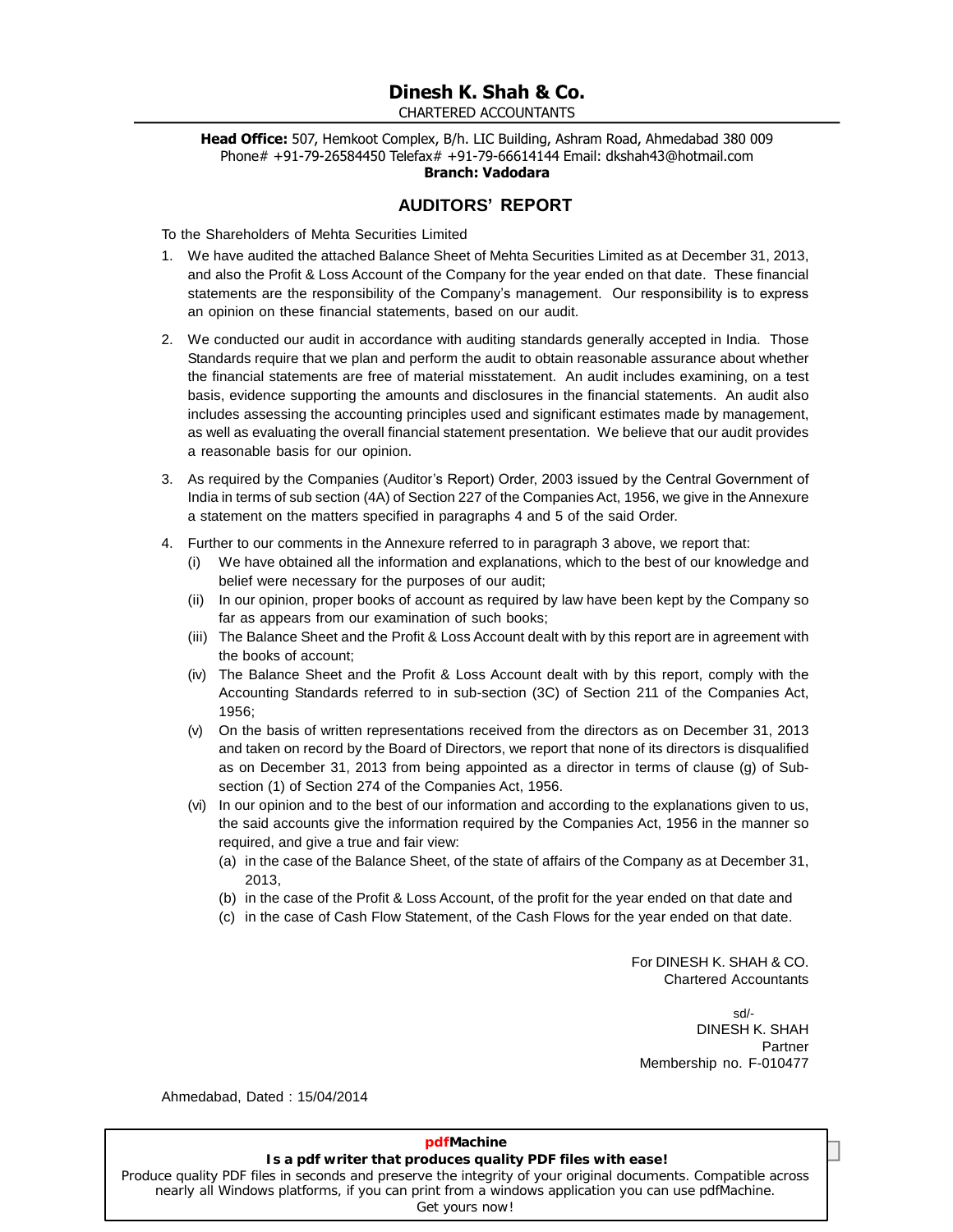## **ANNEXURE TO THE AUDITORS<sup>í</sup> REPORT**

ANNEXURE REFERRED TO IN THE PARAGRAPH 1 OF THE AUDITOR'S REPORT TO THE MEMBERS OF MEHTA SECURITIES LIMITED ON THE ACCOUNTS FOR THE YEAR ENDED 31 ST DECEMBER, 2013

#### **1. Fixed Assets**

- (a) The Company has maintained proper records showing full particulars including quantitative details and situation of fixed assets.
- (b) All fixed assets have been physically verified by the management at reasonable intervals. No material discrepancies were noticed on such verification.
- (c) None of the Fixed Assets has been revalued during the year.

#### **2. Investments**

Investments are stated at cost and any diminution in the value if any, of a long-term nature has been provided for. There are current investments as wellas long-term investments as per companyís objective and policy these are classified as per AS-13.

#### **3. Stock / Investments.**

- (a) The stock of shares held as stock in trade has been physically verified during the year by the management at reasonable intervals.
- (b) In our opinion, the procedure of physical verification of stock of shares held as stock in trade followed by the management are reasonable and adequate in relation to the size of the Company and nature of its business.
- (c) No discrepancies were noticed on physical verification of stock of shares as compared to book of records.
- (d) On the basis of our explanation of stock records, in ouropinion the valuation of stock of shares has been fair and proper in accordance with the normally accepted accounting principles.

#### **4. Loans and Advances**

Loans and Advances in the nature of loans, have not been given to employee and other parties.

#### **5. Loans: (secured & unsecured)**

According to the information and explanations given to us, the Company has neither granted nor taken any loan secured or unsecured to/from companies, firms or other parties covered in the register maintained under section 301 of the Companies Act, 1956. Accordingly, paragraph 4(iii) (b), (c), (d), (f) and (g) of the Order are not applicable.

- **6.** In our opinion and according to information and explanations given to us, there are adequate internal control procedures commensurate with the size of the Company and nature of its business, for the purchase of equipments and other fixed assets and for the sale of services. During the course of our audit, no major weakness has been noticed, in the internal control systems.
- **7.** According to the information and explanations given to us, there are no transactions of purchase of goods, materials and sale of goods, materials or services with any companies, firms or other parties listed in the register maintained under section 301 of The Companies Act, 1956 except at market prices and aggregating during the year to Rs. 50,000/- or more in respect of each party.
- **8.** The Company has not accepted fixed deposits from the public and has complied with the directions issued by the Reserve Bank of India and the rules framed there under, wherever applicable.
- **9.** In our opinion, the Company has an adequate internal audit system commensurate with the size of the Company and nature of is business.
- **10.** Maintenance of Cost Records has not been prescribed by the Central Government under Section 209(1)(d) of the Companies Act, 1956 for the products manufactured by the Company.

#### **11. Statutory & Other Dues :**

- i. According to the information and explanations given to us and based on the records examined by us, the Company has been generally regular in depositing undisputed statutory dues, including Provident Fund, Employees' State Insurance, Income tax, Service tax, Cess and any other Statutory dues with the appropriate authorities during the year.
- ii. There are no disputed dues in respect of Service tax, Income tax, Wealth tax, and Cess, which have not been deposited with the relevant authorities.

| <b>pdfMachine</b>                                                                                                                                                                                                                    |  |
|--------------------------------------------------------------------------------------------------------------------------------------------------------------------------------------------------------------------------------------|--|
| Is a pdf writer that produces quality PDF files with ease!                                                                                                                                                                           |  |
| Produce quality PDF files in seconds and preserve the integrity of your original documents. Compatible across<br>nearly all Windows platforms, if you can print from a windows application you can use pdfMachine.<br>Get yours now! |  |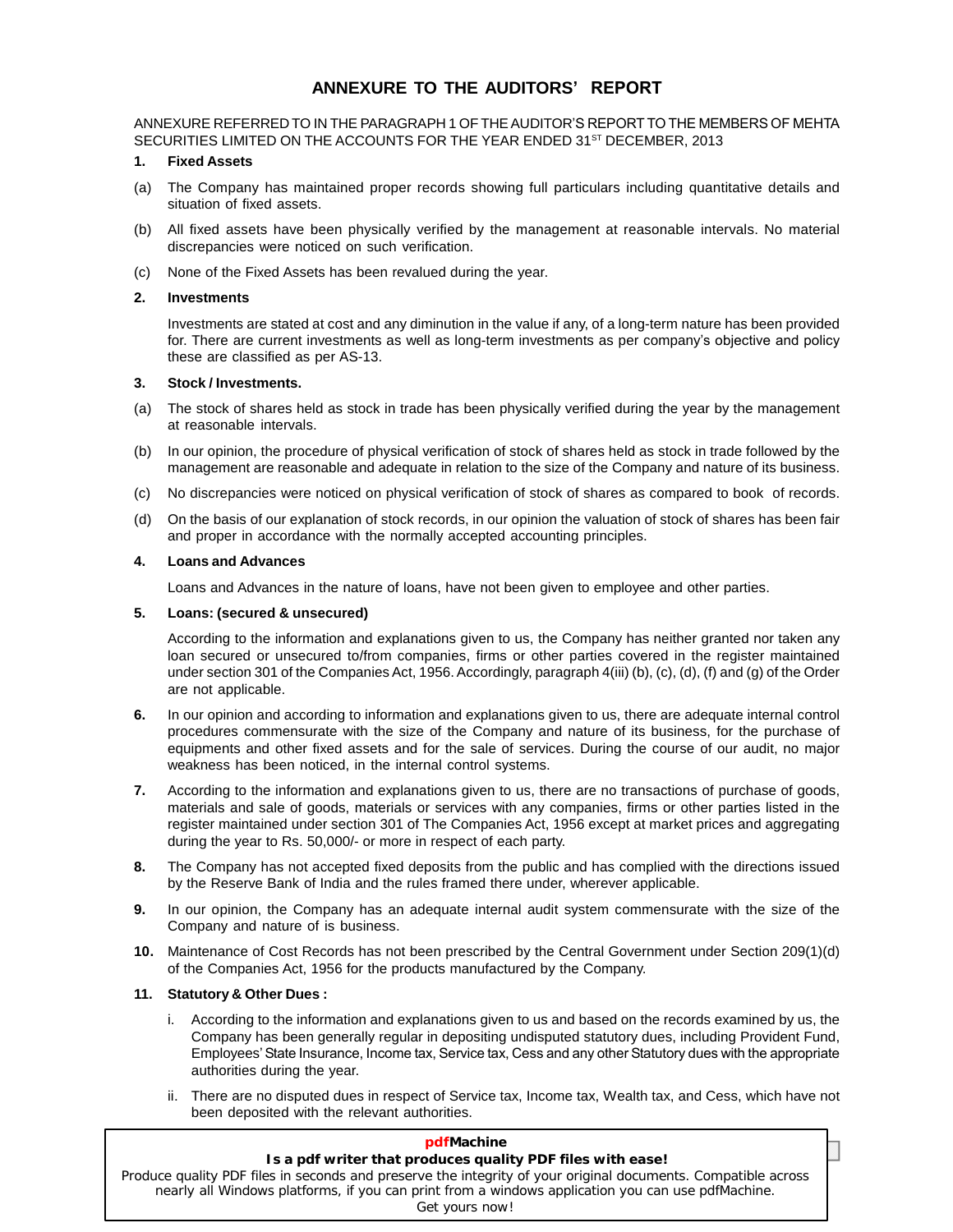- 12. The Provident Fund Act is not applicable to the Company.
- **13.** In relation to the service activities of the Company, there exists a reasonable Internal Control System commensurate with the size of the Company and the nature of its business.
- **14.** In our opinion and on the basis of the information and explanation given to us, the services rendered by the Company do not require any allocation of man-hours.
- **15.** The Company is not Sick Industrial Company within the meaning of clause (o) of Section 3(1) of the Sick Industrial Companies (Special Provisions) Act, 1985.
- **16.** The provisions of any special statute applicable to Chit Funds, Nidhi or Mutual Benefit Society do not apply to the Company.
- **17.** The Company is investing in securities, debentures and other investments. All Shares, Debentures or Other securities have been held by the company in its own name except to the extent of the exemption granted U/ s.49 of The Companies Act, 1956.
- **18.** No personal expenses have been charged to revenue account other than those payable under contractual obligations or in accordance with generally accepted business practice.
- **19.** The Company neither has accumulated losses exceeding fifty percent of its net worth at the end of the financial year.
- **20.** Based on the records examined by us and the information and explanations given to us, on an overall basis, the company has not borrowed money from the Financial Institutions.
- **21.** The Company has granted loans and advances on the basis of security by way of pledge of shares, debentures and other securities.
- **22.** There are no guarantees given by the Company for loans taken by others from banks and financial institutions.
- **23.** Based on the records examined by us and the information and explanations given to us, on an overall basis, the company has not availed term loan during the year.
- **24.** As per the information and explanations given to us, on an overall basis, funds raised on short term basis have, prima facie, not been used during the year for long term purposes.
- **25.** The Company has not made preferential allotment of shares to parties and companies covered in the Register maintained under Section 301 of the Companies Act, 1956.
- **26.** The Company has not issued any debentures during the year.
- **27.** The Company has not raised any money by way of public issues during the year.
- **28.** To the best of our knowledge and belief and according to the information and explanations given to us, no fraud on or by the Company was noticed or reported during the year.

For DINESH K. SHAH & CO. Chartered Accountants

sd/- DINESH K. SHAH Partner Membership no. F-010477

Ahmedabad, Dated: 15/04/2014

#### **15 Annual Limitary Burnall Conservant Conservant Burnal E**<br>**Is a pdf writer that produces quality PDF files with ease! pdfMachine**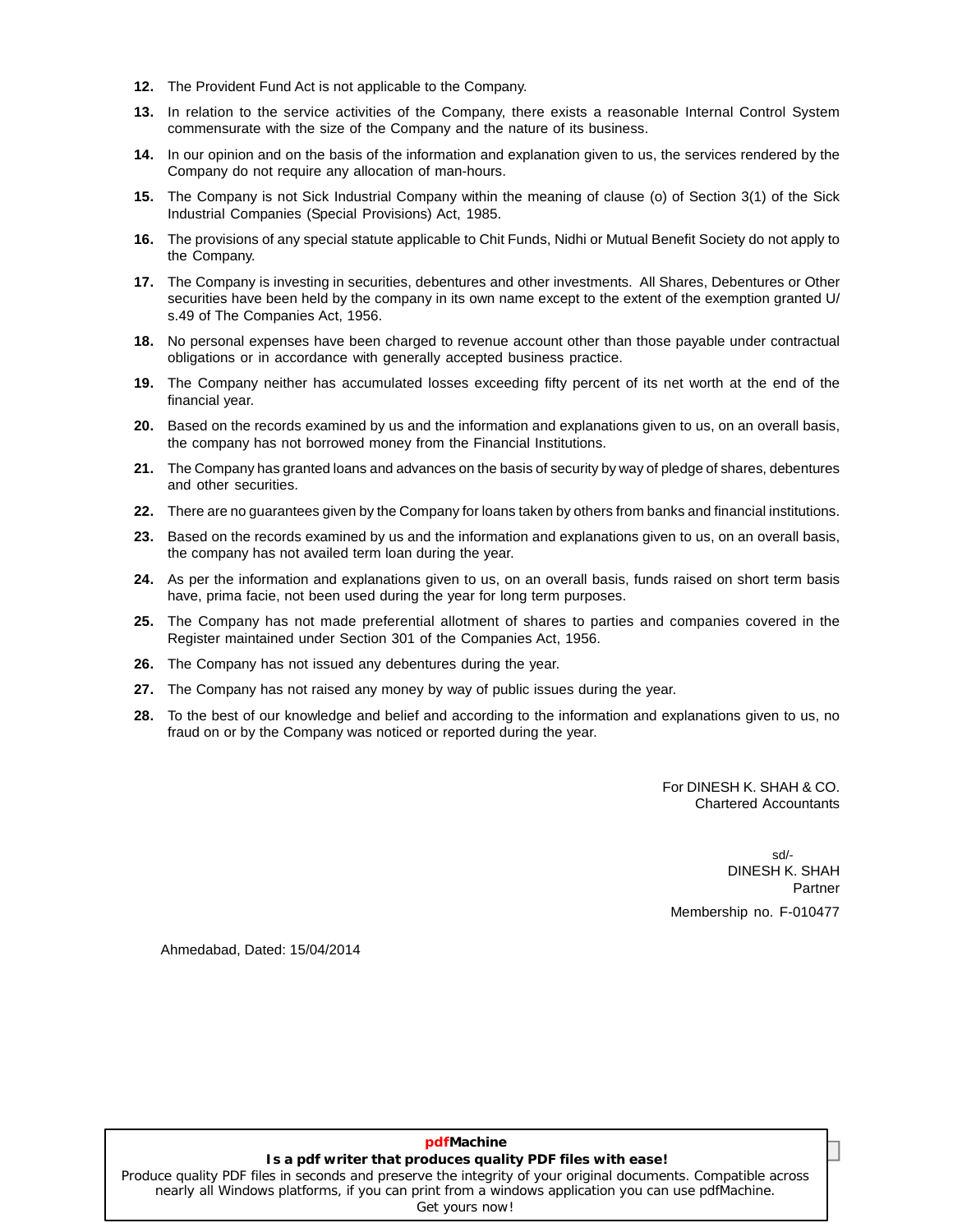## MEHTASECURITIES LTD.

#### **BALANCE SHEET AS AT 31 ST DECEMBER 2013** (Rs. in Lacs)

| Sr.no          |     | Particulars                                      | Note No.       | As at      | As at      |
|----------------|-----|--------------------------------------------------|----------------|------------|------------|
|                |     |                                                  |                | 31.12.2013 | 31.12.2012 |
| I.             |     | <b>EQUITY AND LIABILITIES</b>                    |                |            |            |
| 1              |     | <b>Share holder's Funds</b>                      |                |            |            |
|                | a   | Share Capital                                    | 1              | 308.94     | 308.94     |
|                | b   | Reserves and Surplus                             | $\overline{2}$ | 286.79     | 292.87     |
|                | C   | Money received against share warrants            |                |            |            |
|                |     | <b>Sub-total Equity and Liabilities</b>          |                | 595.73     | 601.81     |
| $\overline{2}$ |     | <b>Share Application money pending allotment</b> |                |            |            |
| 3              |     | <b>Non- Current Liabilities</b>                  |                |            |            |
|                | a   | Long term Borrowings                             |                |            |            |
|                | b   | Deferred tax Liabilities (Net)                   |                |            |            |
|                | C   | Other Long term Liabilities                      |                |            |            |
|                | d   | Long term Provisions                             |                |            |            |
|                |     | <b>Sub-total Non-Current Liabilities</b>         |                |            |            |
| 4              |     | <b>Current Liabilities</b>                       |                |            |            |
|                | a   | Short term borrowings                            |                |            |            |
|                | b   | <b>Trade Payables</b>                            | 3              | 750.29     | 461.58     |
|                | C   | <b>Other Current Liabilities</b>                 |                |            |            |
|                | d   | Short term Provisions                            | 4              | 0.50       | 0.45       |
|                |     | <b>Sub-total Current Liabilities</b>             |                | 750.79     | 462.04     |
|                |     | <b>Total Equity and Liabilities</b>              |                | 1346.52    | 1063.85    |
| II.            |     | <b>ASSETS</b>                                    |                |            |            |
|                |     | <b>Non-current assets</b>                        |                |            |            |
| 1              | a   | <b>Fixed Assets</b>                              | 5              |            |            |
|                | i.  | Tangible Assets                                  |                | 11.32      | 7.17       |
|                | ii. | Intangible Assets                                |                | 43.30      | 48.11      |
|                | iii | Capital work in progress                         |                |            |            |
|                | iv  | Intangible assets under development              |                |            |            |
|                | b   | Non- Current investments                         | 6              | 1013.11    | 797.42     |
|                | C   | Deferred tax assets (Net)                        |                |            |            |
|                | d   | Long-term loans and advances                     |                |            |            |
|                | e   | other Non-Current assets                         | $\overline{7}$ | 3.42       | 0.33       |
|                |     | <b>Sub-total Non-Current Assets</b>              |                | 1071.15    | 853.04     |
| $\mathfrak{p}$ |     | <b>Current Assets</b>                            |                |            |            |
|                | a   | <b>Current Investments</b>                       | 8              | 256.62     | 194.77     |
|                | b   | Inventories                                      |                |            |            |
|                | C   | Trade receivables                                | 9              | 16.64      | 12.37      |
|                | d   | Cash and cash equivalents                        | 10             | 02.11      | 3.67       |
|                | e   | Short-term loans and advances                    |                |            |            |
|                | f   | Other current assets                             |                |            |            |
|                |     | <b>Sub-total Current Assets</b>                  |                | 275.36     | 210.81     |
|                |     | <b>Total Assets</b>                              |                | 1346.52    | 1063.85    |

#### NOTES TO THE ACCOUNTS ANNEXURE-1 AS PER OUR ATTACHED REPORT OF EVEN DATE FOR & ON BEHALF OF THE BOARD

DINESH K SHAH (PARTNERS) FOR, DINESH K SHAH & CO CHARTERED ACCOUNTANTS

DATE : 15/4/2014 DATE : 29/4/2014

## MEHTASECURITIES LTD.

| sd/-      | sd/-                         |
|-----------|------------------------------|
| B.D.MEHTA | C.D.MEHTA<br><b>DIRECTOR</b> |
|           |                              |
|           | <b>DIRECTOR</b>              |

PLACE : AHMEDABAD PLACE : AHMEDABAD

#### **pdfMachine**

## **16 Annual Lime**<br>**Is a pdf writer that produces quality PDF files with ease!**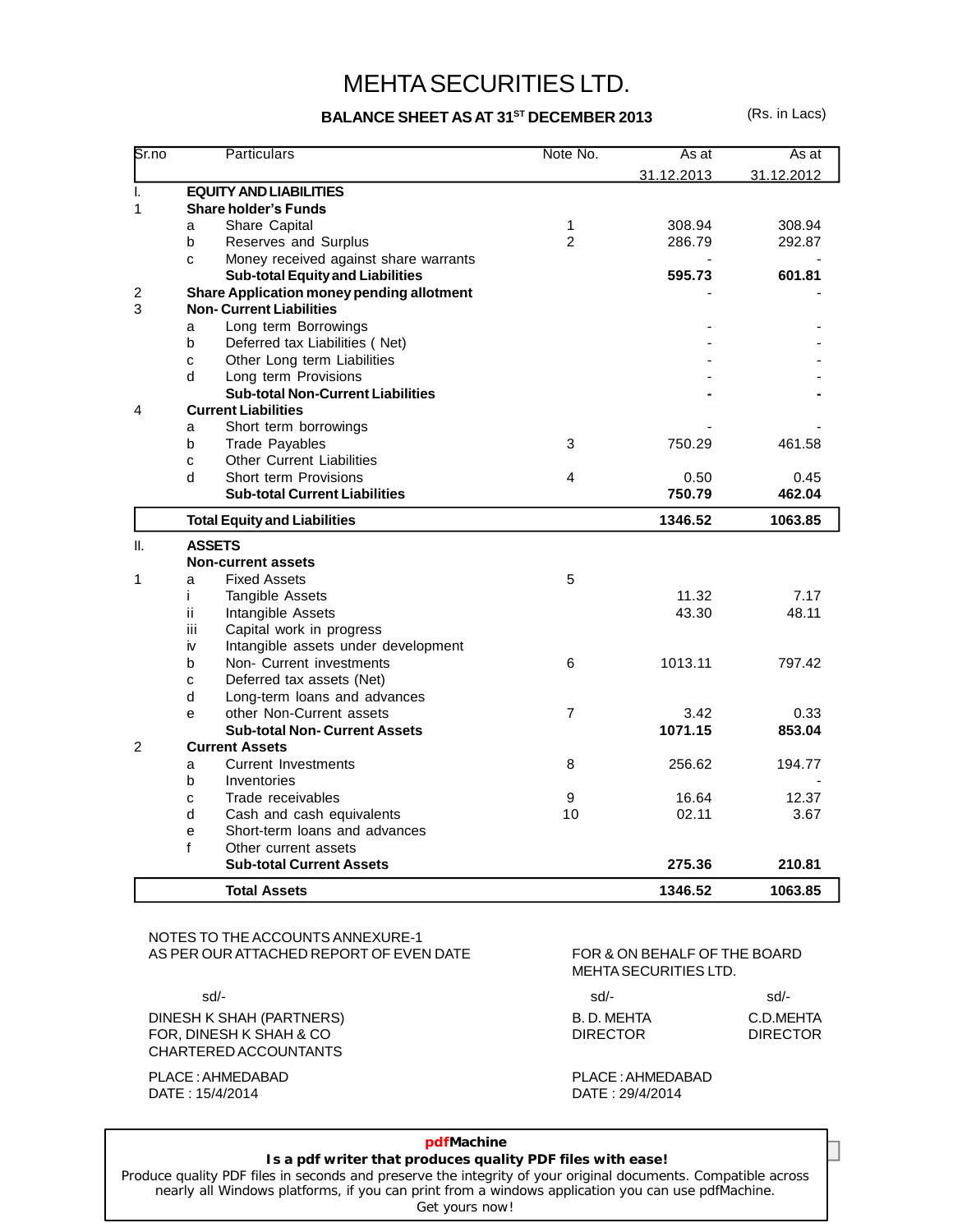## MEHTASECURITIES LTD.

#### **STATEMENT OF PROFIT & LOSS FOR THE YEAR ENDED 31 ST DECEMBER 2013**

|                                                                  |             |                       | (Rs. in Lacs)         |
|------------------------------------------------------------------|-------------|-----------------------|-----------------------|
| <b>Particulars</b>                                               | <b>Note</b> | For the Year<br>ended | For the Year<br>ended |
|                                                                  | No.         | 31-12-13 (Rs.)        | 31-12-12 (Rs.)        |
| <b>Revenue</b>                                                   |             |                       |                       |
| Revenue from Operations                                          | 11          | 58831.07              | 49897.46              |
| Other Income                                                     | 12          | 53.35                 | 28.55                 |
| Total Revenue (I + II)                                           |             | 58884.42              | 49926.00              |
| <b>Expenses</b>                                                  |             |                       |                       |
| Cost of Sale                                                     | 13          | 58844.71              | 49893.05              |
| Emplyee benefits expense                                         | 14          | 10.59                 | 11.43                 |
| Finance costs                                                    | 15          | 01.27                 | 1.41                  |
| Depreciations and amorization Expenese                           | 05          | 06.17                 | 6.98                  |
| Other Expenses                                                   | 16          | 27.76                 | 5.31                  |
| ℼ<br><b>Total Expenses</b>                                       |             | 58890.50              | 49918.19              |
| III<br>Profit/(Loss) before exceptional items and tax            |             | (6.08)                | 7.82                  |
| Exceptional items<br>IV                                          |             |                       |                       |
| Profit/(Loss) before before tax<br>VI                            |             | (6.08)                | 7.82                  |
| IX<br>Tax expenses :<br>1) Current Tax<br>2) Deferred Tax        |             |                       |                       |
| Profit (loss) for the period from<br>X.<br>continuing operations |             | (173.02)              | (166.94)              |
| lxı<br>Profit (loss) for the year                                |             | (6.08)                | 7.82                  |
| XII<br>Earnings per equity share:<br>1) Basic                    |             | 0.00                  | 0.25                  |
| 2) Diluted                                                       |             |                       |                       |
|                                                                  |             |                       |                       |

#### NOTES TO THE ACCOUNTS ANNEXURE-1 AS PER OUR ATTACHED REPORT OF EVEN DATE FOR & ON BEHALF OF THE BOARD

| sd/-            | $sd/$ -         |
|-----------------|-----------------|
| B.D. MEHTA      | C.D.MEHTA       |
| <b>DIRECTOR</b> | <b>DIRECTOR</b> |
|                 |                 |
|                 |                 |

#### PLACE :AHMEDABAD PLACE :AHMEDABAD DATE: 29/4/2014

MEHTASECURITIES LTD**.**

#### **17 Annual Lime**<br>**Is a pdf writer that produces quality PDF files with ease! pdfMachine**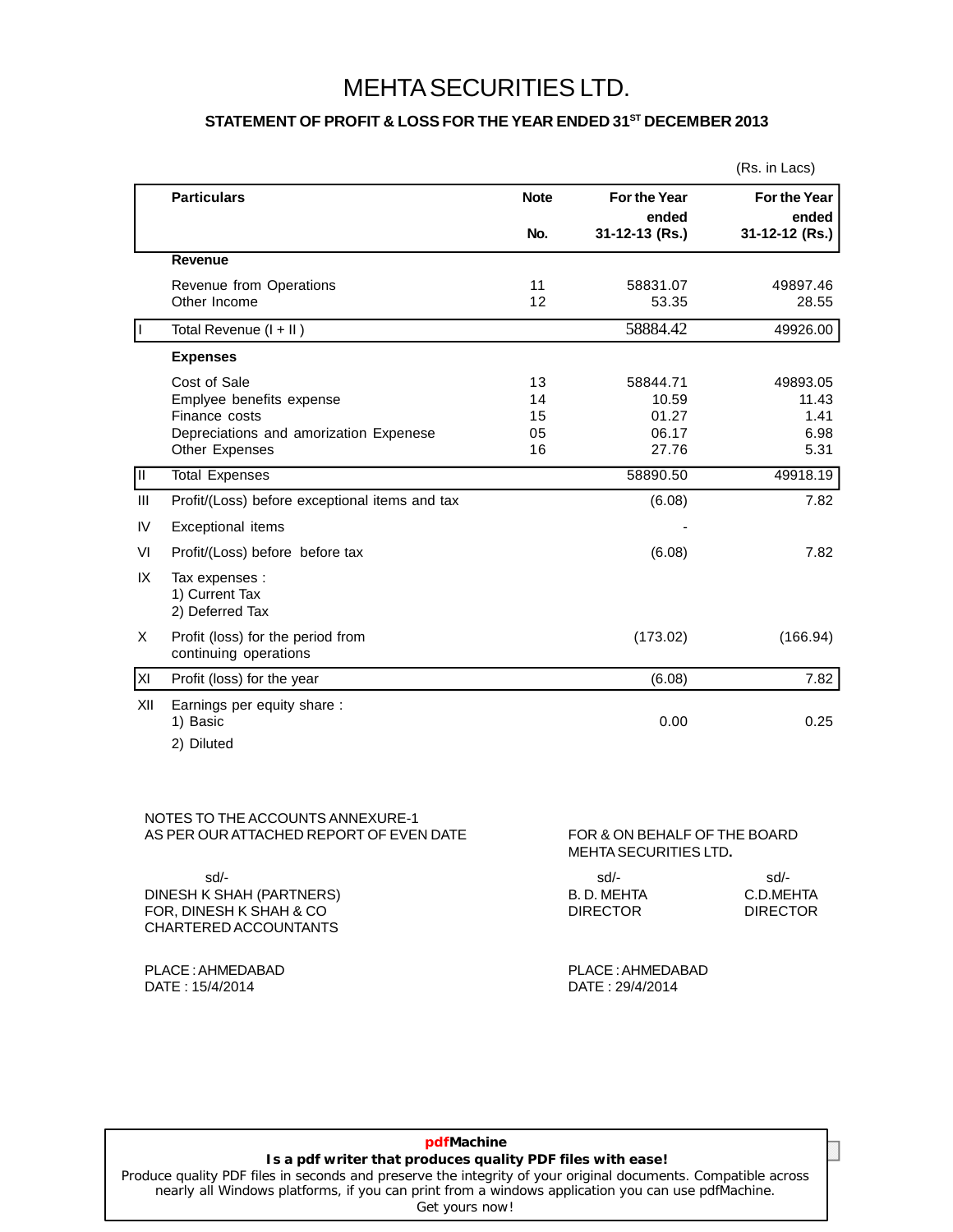#### **SCHEDULES A - J FORMING PART OF THE BALANCE SHEET AND PROFIT & LOSS ACCOUNT**

(Rs. in Lacs)

| <b>Note 1: SHARE CAPITAL</b>                         |                |                |  |
|------------------------------------------------------|----------------|----------------|--|
| <b>Particulars</b>                                   | As at 31-12-13 | As at 31-12-12 |  |
|                                                      | (Rs.)          | (Rs.)          |  |
| <b>AUTHORISED CAPITAL</b>                            |                |                |  |
| 3500000 EQUITY SHARES OF Rs. 10/- each               | 350.00         | 350.00         |  |
| <b>ISSUED, SUBSCRIBED &amp; PAID UP CAPITAL</b>      |                |                |  |
| 3089400 EQUITY SHARES OF RS. 10/- EACH FULLY PAID UP | 308.94         | 308.94         |  |
|                                                      | 308.94         | 308.94         |  |

#### **a) Terms/rights attached to equity shares**

The company has only one class of equity shares having a parvalue of Rs 10/- per share. Each holder of equity shares is entitled to one vote pershare. The dividend if any proposed by the Board of Directors is subject to the approval of the shareholders in the ensuing Annual General Meeting. During the year ended 31 December 2013, the company has not declared any dividend to equity shareholders.

#### **b) Details of Shares held by each shareholder holding more than 5 % shares :**

|                        | As at 31-12-13 |               | As at 31-12-12 |              |
|------------------------|----------------|---------------|----------------|--------------|
| Class of Shares        | Number of      | % Holding in  | Number of      | % Holding in |
| / Name of Shareholders | shares held    | thatclass of  | shares held    | that class   |
|                        |                | <b>Shares</b> |                | of Shares    |
| Darshan V Mehta        | 412126         | 13.34         | 412126         | 13.34        |
| Indira V Mehta         | 412126         | 13.34         | 412126         | 13.34        |
| Bhavna D Mehta         | 412126         | 13.34         | 412126         | 13.34        |

As per records of the company,including its register of shareholders/members and other declarations received from shareholders regarding beneficial interest, the above shareholding represents both legal and beneficial ownership of shares.

c) Reconciliation of the shares outstanding at the beginning and at the end of the reporting period.

|                                      | As at 31-12-13 | As at 31-12-12 |  |
|--------------------------------------|----------------|----------------|--|
| Outstanding at the end of the period | Nil            | Nil            |  |

d) The company has notissued any bonus shares,or shares for consideration other than cash or bought back equity shares during the year or for the period of five years immediately preceding the date of balance sheet.

**Note 2 : RESERVES AND SURPLUS** Surplus/ ( deficit) in statement of Profit and Loss

| <b>Particulars</b>                                                                                                                                                                                                 | As at 31-12-13<br>(Rs.)                                    | As at 31-12-12<br>(Rs.) |
|--------------------------------------------------------------------------------------------------------------------------------------------------------------------------------------------------------------------|------------------------------------------------------------|-------------------------|
| <b>Share Premium</b>                                                                                                                                                                                               | 459.81                                                     | 459.81                  |
| General Reserve                                                                                                                                                                                                    |                                                            |                         |
| Profit & Loss Account                                                                                                                                                                                              | (173.02)                                                   | (166.94)                |
| Total                                                                                                                                                                                                              | 286.79                                                     | 292.87                  |
| Note 3 : TRADE PAYABLE                                                                                                                                                                                             |                                                            |                         |
| <b>Particulars</b>                                                                                                                                                                                                 | As at 31-12-13                                             | As at 31-12-12          |
|                                                                                                                                                                                                                    | (Rs.)                                                      | (Rs.)                   |
| <b>Trade Payable</b>                                                                                                                                                                                               | 750.29                                                     | 461.58                  |
| Total                                                                                                                                                                                                              | 750.29                                                     | 461.58                  |
|                                                                                                                                                                                                                    | pdfMachine                                                 |                         |
|                                                                                                                                                                                                                    | Is a pdf writer that produces quality PDF files with ease! |                         |
| Produce quality PDF files in seconds and preserve the integrity of your original documents. Compatible across<br>nearly all Windows platforms, if you can print from a windows application you can use pdfMachine. |                                                            |                         |

Get yours now!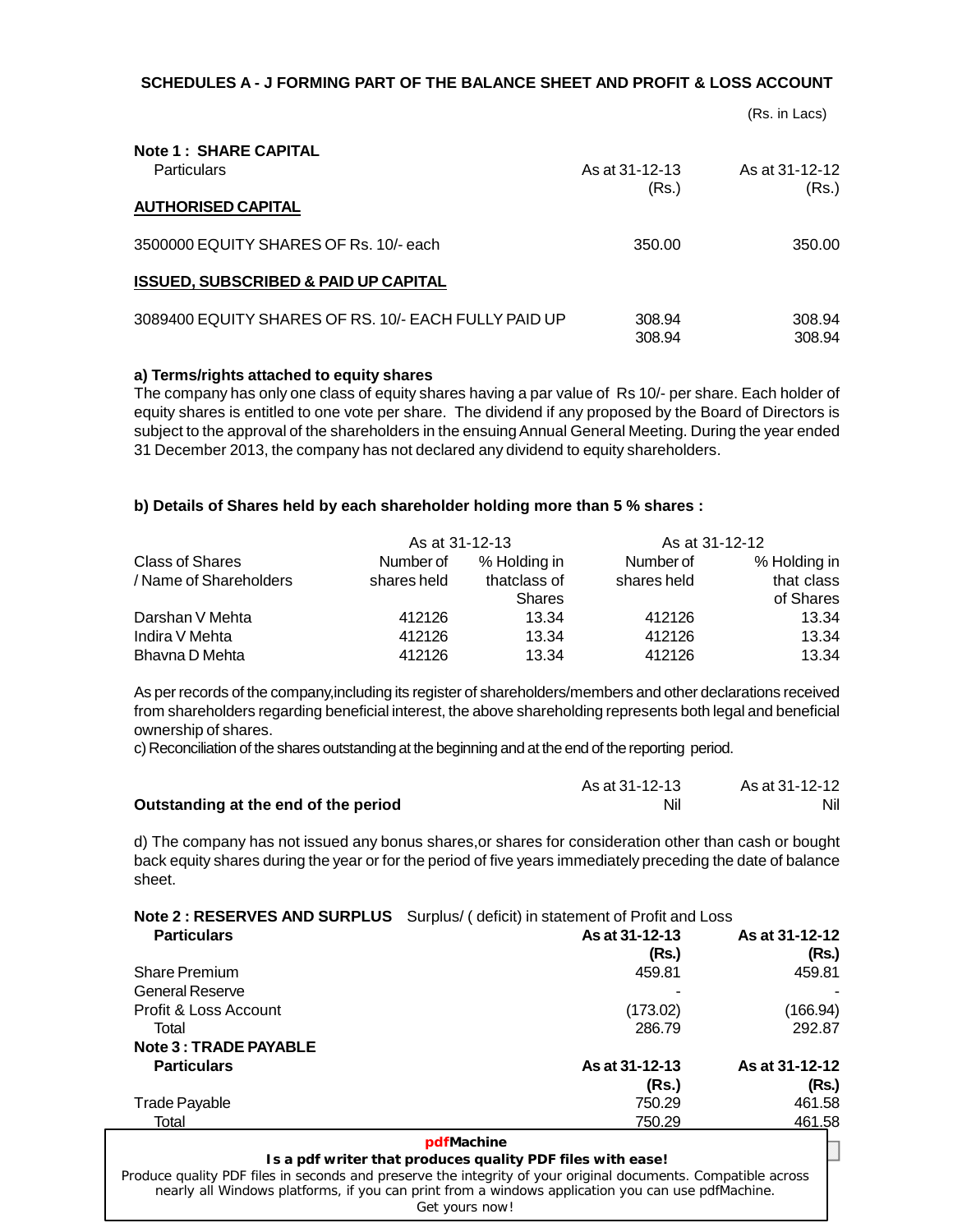| <b>Particulars</b> | As at 31-12-13 | As at 31-12-12 |
|--------------------|----------------|----------------|
|                    | (Rs.)          | (Rs.)          |
| <b>Provision</b>   | 0.50           | 0.45           |
| Total              | 0.50           | 0.45           |

| <b>Particulars</b>          | <b>No of Shares</b> | Value | Face As at 31-12-13<br>(Rs.) | As at 31-12-12<br>(Rs.) |
|-----------------------------|---------------------|-------|------------------------------|-------------------------|
| Deposit in Stock Exchange   |                     |       | 00.00                        | 25.05                   |
| Investement in Mutual Funds |                     |       | 55.00                        | 69.13                   |
| Long Term Investment        |                     |       | 958.11                       | 703.24                  |
|                             |                     |       | 1013.11                      | 797.42                  |

a) The Company has invested in shares. where some times there is diminuton in value of investment. No provision has been made for any possible loss in value of investments, considering the instrinsic value of the business, the nature of invesments being of a long term nature and the expected improvement in performance of the investee company.

b) Investments :

**Note 6 : NON CURRENT INVESTMENTS**

No Provision for difference between book value and market value of in value of long term quoted investments in one script has been made since in the opinion of the management such difference is of temporary nature and do not represent a diminution other than temporary.

| <b>Note: 7 Other Non Current Assets</b> |                     |                                       |
|-----------------------------------------|---------------------|---------------------------------------|
| <b>Particulars</b>                      | As at 31-12-13      | As at 31-12-12                        |
|                                         | (Rs.)               | (Rs.)                                 |
| <b>Non Current Assets</b>               | 3.42                | 0.33                                  |
| Total                                   | 3.42                | 0.33                                  |
| <b>Note: 8 Current Investment</b>       |                     |                                       |
| <b>Particulars</b>                      | As at 31-12-13      | As at 31-12-12                        |
|                                         | (Rs.)               | (Rs.)                                 |
| <b>Short Term Investment</b>            | 256.62              | 194.77                                |
| Total                                   | 256.62              | 194.77                                |
| <b>Note: 9 TRADE RECEIVABLE</b>         |                     |                                       |
| <b>Particulars</b>                      | As at 31-12-13      | As at 31-12-12                        |
|                                         | (Rs.)               | (Rs.)                                 |
| Trade receivale outstanding for a       |                     |                                       |
| period excedding six months             | 16.64               | 12.37                                 |
| Total                                   | 16.64               | 12.37                                 |
| <b>Note: 10 CASH AND BANK BALANCES</b>  |                     |                                       |
| <b>Particulars</b>                      | As at 31-12-13      | As at 31-12-12                        |
|                                         | (Rs.)               | (Rs.)                                 |
| Cash on Hand                            | 0.68                | 0.70                                  |
| <b>Bank Balance</b>                     | 1.43                | 2.96                                  |
| Total                                   | 2.11                | 3.67                                  |
| <b>Note: 11 REVENUE FROM OPERATIONS</b> |                     |                                       |
| <b>Particulars</b>                      |                     | For the Year ended For the Year ended |
|                                         | $31 - 12 - 13(Rs.)$ | 31-12-12 (Rs.)                        |
| Sale of Investment                      | 58831.07            | 49897.46                              |
| Total                                   | 58831.07            | 49897.46                              |

#### **19 Annual Lie**<br>**Is a pdf writer that produces quality PDF files with ease! pdfMachine**  [Produce quality PDF files in seconds and preserve the integrity of your original documents. Compatible across](http://www.pdfmachine.com?cl)  nearly all Windows platforms, if you can print from a windows application you can use pdfMachine. Get yours now!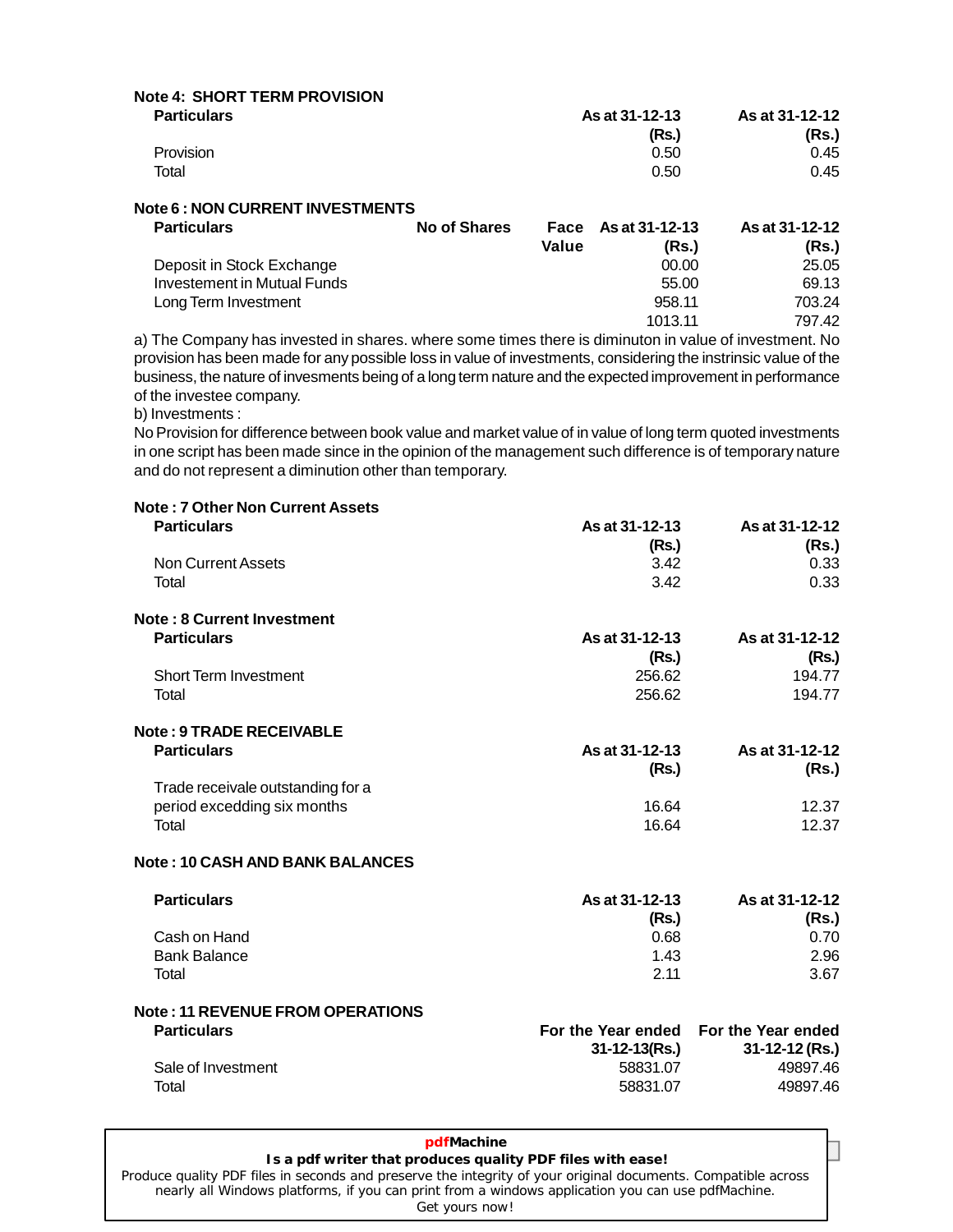| Note: 12 OTHER INCOME                           |                      |                                                               |
|-------------------------------------------------|----------------------|---------------------------------------------------------------|
| <b>Particulars</b>                              | 31-12-13 ( Rs.)      | For the Year ended For the Year ended<br>$31 - 12 - 12$ (Rs.) |
| Interest Income<br>Dividend Received form Long- | 33.03                | 18.56                                                         |
| <b>Term Invstments</b>                          | 9.29                 | 7.54                                                          |
| Other Income                                    | 11.03                | 2.44                                                          |
| Total                                           | 53.35                | 28.55                                                         |
| Note: 13 Cost of Sale                           |                      |                                                               |
| <b>Particulars</b>                              |                      | For the Year ended For the Year ended                         |
|                                                 | 31-12-13 (Rs.)       | $31 - 12 - 12$ (Rs.)                                          |
| Cost of Investment                              | 58841.71             | 48893.05                                                      |
| Total                                           | 58841.71             | 49893.05                                                      |
| Note: 14 EMPLOYEE'S BENEFITS EXPENSES           |                      |                                                               |
| <b>Particulars</b>                              |                      | For the Year ended For the Year ended                         |
|                                                 | 31-12-13 (Rs.)       | $31 - 12 - 12$ (Rs.)                                          |
| Salaries and other benefits                     | 10.59                | 11.43                                                         |
| Total                                           | 10.59                | 11.43                                                         |
| <b>Note: 15 FINANCIAL COSTS</b>                 |                      |                                                               |
| <b>Particulars</b>                              |                      | For the Year ended For the Year ended                         |
|                                                 | 31-12-13 (Rs.)       | 31-12-12 (Rs.)                                                |
| Financial Exp.                                  | 1.27                 | 1.41                                                          |
| Total                                           | 1.27                 | 1.41                                                          |
| <b>Note: 16 OTHER EXPENES</b>                   |                      |                                                               |
| <b>Particulars</b>                              |                      | For the Year ended For the Year ended                         |
|                                                 | $31 - 12 - 13$ (Rs.) | $31 - 12 - 12$ (Rs.)                                          |
| NSE Exp.                                        | 2.01                 | 3.59                                                          |
| Other Exp.                                      | 25.75                | 1.72                                                          |
| Total                                           | 27.76                | 5.31                                                          |
|                                                 |                      |                                                               |

**Note : 17** Disclosure required under section 22 of the Micro, Small & Medium Enterprises developmentAt, 2006. The company has not received information from vendors regarding their status under the micro / small & medium enterprises development Act 2006, hence disclosure relating to amounts unpaid as at the year end under this Act has not been given.

**Note : 18** Related Parties disclosure in accordance with Accounting Standard - 18

- a. Key management personnel
	- 1) (Managing Director)
	- 2) (Director )
- b. Only influenced by key management personnel or their relatives
	- 1) Pvt Ltd
	- 2) Ltd.

Transactions that have taken place during the year January 1st 2013 to December 31, 2013 with related parties by Company.

| <b>Enterprises owned or significantly</b><br>influenced by key management<br>personnel or their relatives | <b>Nature of Amount</b><br><b>Transaction</b> | Amount<br>2013-2013<br>(in Rs.) | <b>Amount</b><br>2012-12<br>(in Rs.) |  |
|-----------------------------------------------------------------------------------------------------------|-----------------------------------------------|---------------------------------|--------------------------------------|--|
|                                                                                                           |                                               |                                 |                                      |  |
| Bhavna D. Mehta                                                                                           | Share purchase and sale                       | 5.01                            | 17.63                                |  |
| Chirag D. Mehta                                                                                           | $\epsilon$                                    | 3.30                            | 7.47                                 |  |
| Indira V. Mehta                                                                                           | $\epsilon$                                    | (3.18)                          | 0.00                                 |  |
| Mehta Integrated Finance Ltd.                                                                             | $\epsilon$                                    | 119.55                          | 11.10                                |  |
| Mehta Housing Finance Ltd.                                                                                | $\epsilon$                                    | 41.45                           | 41.47                                |  |
| . Alata : Dalatad washi salatanakin in an-idantifiad bu tha mananamant 0 salinduman bu tha auditana       |                                               |                                 |                                      |  |

Note : Related party relationship is as identified by the management & relied upon by the auditors.

#### **pdfMachine**

## **Is a pdf writer that produces quality PDF files with ease!**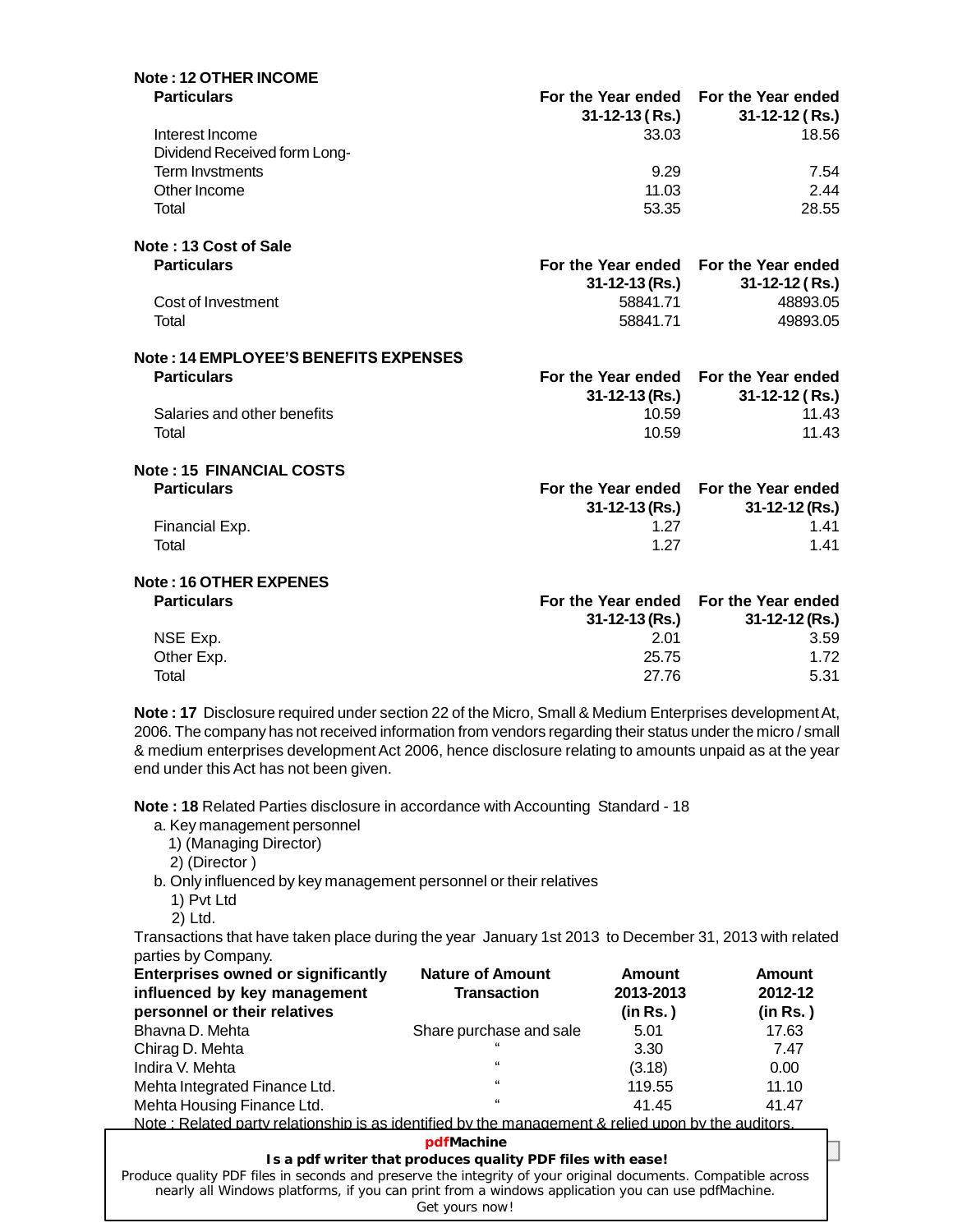| <b>Particulars</b>                                                                                    | As at 31-12-13 | As at 31-12-12 |  |
|-------------------------------------------------------------------------------------------------------|----------------|----------------|--|
| a) Weighted average number of shares at the                                                           |                |                |  |
| beginning & end of the year.                                                                          |                |                |  |
| b) Net Profit/(Loss) after Tax available for                                                          | 0.00           | 0.25           |  |
| Equity Share holders (In Rs.)                                                                         |                |                |  |
| c) Basic & Diluted Earnings/(Loss) per shares (In Rs.)                                                |                |                |  |
| Note: 21 DEFERRED TAX ( LIABILITY ) / ASSETS                                                          |                |                |  |
| Taxes on Income: On considerations of prudence differed tax assets have been recognised to the extent |                |                |  |
| of liability of differed tax.                                                                         |                |                |  |
|                                                                                                       |                |                |  |
| <b>Particulars</b>                                                                                    | As at 31-03-13 | As at 31-03-12 |  |
|                                                                                                       | (Rs.)          | (Rs.)          |  |
| Deffered Tax Liability on account of                                                                  |                |                |  |
| a) Depreciation difference between I.T & Accounts                                                     |                |                |  |
| Deferred tax assets on account of                                                                     |                |                |  |
| b) Unbsorbed Depreciation and carry forward loss                                                      |                |                |  |

 $(Rs. In Lacs)$ 

| <b>PARTICULARS</b>                             |                                                       |                                                             | <b>GROSS BLOCK</b>                                                   |                                                                                     | <b>DEPRECIATION</b>                                    |                                                             |                                                     | <b>NET BLOCK</b>                                                               |                                   |                                   |
|------------------------------------------------|-------------------------------------------------------|-------------------------------------------------------------|----------------------------------------------------------------------|-------------------------------------------------------------------------------------|--------------------------------------------------------|-------------------------------------------------------------|-----------------------------------------------------|--------------------------------------------------------------------------------|-----------------------------------|-----------------------------------|
|                                                | <b>BAL-</b><br><b>ANCE</b><br>AS ON<br>$01 - 01 - 13$ | <b>OPENING ADDITION</b><br><b>DURING</b><br><b>THE YEAR</b> | DEDUC-<br><b>TIONS</b><br><b>DURING</b><br><b>THE</b><br><b>YEAR</b> | CLOS-<br><b>ING</b><br><b>BAL-</b><br><b>ANCE</b><br><b>AS ON</b><br>$31 - 12 - 13$ | <b>BAL-</b><br><b>ANCE</b><br><b>AS ON</b><br>01-01-13 | <b>OPENING ADDITION</b><br><b>DURING</b><br><b>THE YEAR</b> | DEDUC-<br><b>TIONS</b><br><b>DURING</b><br>THE YEAR | <b>CLOSING</b><br><b>BAL-</b><br><b>ANCE</b><br><b>AS ON</b><br>$31 - 12 - 13$ | <b>AS ON</b><br>$31 - 12 -$<br>13 | <b>AS ON</b><br>$31 - 12 -$<br>12 |
| <b>Tangible Assets</b>                         |                                                       |                                                             |                                                                      |                                                                                     |                                                        |                                                             |                                                     |                                                                                |                                   |                                   |
| AIR CONDITION<br>1                             | 0.70                                                  |                                                             |                                                                      | 0.70                                                                                | 0.01                                                   | 0.10                                                        |                                                     | 0.11                                                                           | 0.59                              | 0.69                              |
| <b>OFFICE PREMISES</b><br>$\overline{2}$       | 5.17                                                  |                                                             |                                                                      | 5.17                                                                                | 2.14                                                   | 0.30                                                        |                                                     | 2.44                                                                           | 2.73                              | 3.03                              |
| <b>FURNITURE &amp;</b><br>3<br><b>FIXTURES</b> | 1.59                                                  |                                                             |                                                                      | 1.59                                                                                | 1.15                                                   | 0.08                                                        | ٠                                                   | 1.23                                                                           | 0.36                              | 0.44                              |
| <b>MOTOR BIKES</b><br>4                        | 0.51                                                  |                                                             |                                                                      | 0.51                                                                                | 0.45                                                   | 0.02                                                        |                                                     | 0.47                                                                           | 0.04                              | 0.06                              |
| <b>COMPUTERS</b><br>5                          | 9.45                                                  |                                                             |                                                                      | 9.45                                                                                | 8.83                                                   | 0.25                                                        |                                                     | 9.08                                                                           | 0.37                              | 0.62                              |
| <b>MOTOR CAR</b><br>6                          | 10.91                                                 |                                                             |                                                                      | 10.91                                                                               | 8.75                                                   | 0.56                                                        |                                                     | 9.31                                                                           | 1.60                              | 2.16                              |
| OFFICE EQUIPMENT<br>$\overline{7}$             | 0.16                                                  | 0.08                                                        |                                                                      | 0.24                                                                                | 0.00                                                   | 0.04                                                        |                                                     | 0.04                                                                           | 0.21                              | 0.16                              |
| <b>MOTOR-LIVA</b><br>8                         |                                                       | 5.42                                                        |                                                                      | 5.42                                                                                | 0.00                                                   | 0.01                                                        |                                                     | 0.01                                                                           | 5.41                              |                                   |
| <b>Intangible Assets</b>                       |                                                       |                                                             |                                                                      |                                                                                     |                                                        |                                                             |                                                     |                                                                                |                                   |                                   |
| LICENSES/FRANCH.<br>9                          | 66.00                                                 |                                                             | -                                                                    | 66.00                                                                               | 17.88                                                  | 4.81                                                        | $\overline{\phantom{a}}$                            | 22.69                                                                          | 43.31                             | 48.12                             |
| <b>TOTAL</b>                                   | 94.50                                                 | 5.50                                                        | ٠                                                                    | 100.00                                                                              | 39.21                                                  | 6.17                                                        | ÷,                                                  | 45.38                                                                          | 54.62                             | 55.28                             |
| <b>PREVIOUS YEAR</b>                           | 93.63                                                 | 0.87                                                        |                                                                      | 94.50                                                                               | 32.24                                                  | 6.98                                                        | ٠                                                   | 39.22                                                                          | 55.28                             |                                   |

**Is a pdf writer that produces quality PDF files with ease! pdfMachine**  [Produce quality PDF files in seconds and preserve the integrity of your original documents. Compatible across](http://www.pdfmachine.com?cl)  nearly all Windows platforms, if you can print from a windows application you can use pdfMachine. Get yours now!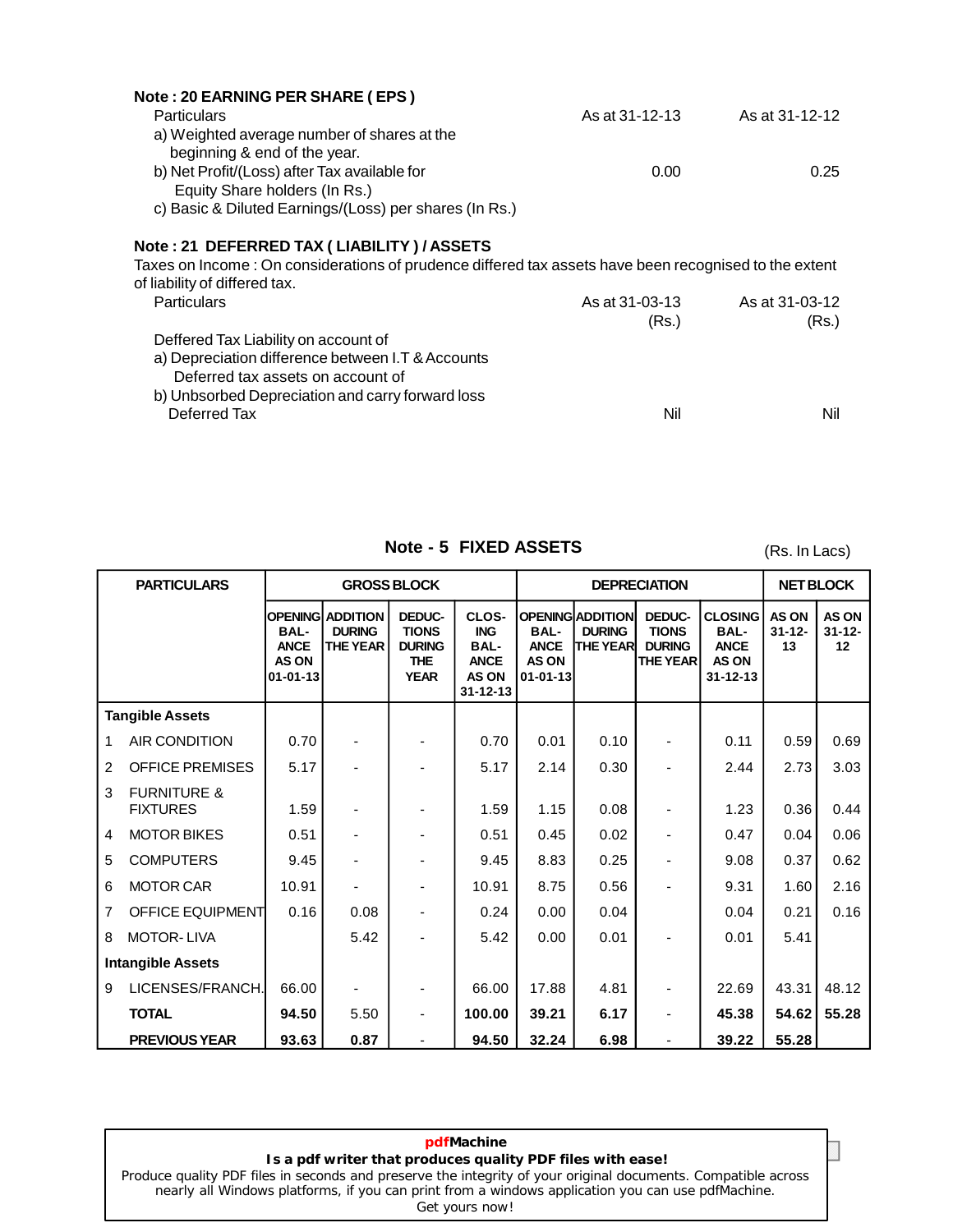#### **Cash Flow Statement for the year ended 31st December 2013**

| No. | <b>Particulars</b>                                                                     | For the year ended<br>31st Dec 2013                   | For the year Ended<br>31st Dec 2012 |  |
|-----|----------------------------------------------------------------------------------------|-------------------------------------------------------|-------------------------------------|--|
| (A) | <b>Cash Flow from Operating activities</b><br>Net Profit before Tax<br>Adjustment for: | (6.08)                                                | 7.82                                |  |
|     | Interest from Investment                                                               | (23.79)                                               | (4.60)                              |  |
|     | Dividend Income                                                                        | (9.29)                                                | (7.54)                              |  |
|     | Depreciation                                                                           | 6.17                                                  | 6.98                                |  |
|     | <b>Finance Expenses</b>                                                                | 0.19                                                  | 0.21                                |  |
|     | Profit on Investment                                                                   | 13.64                                                 | (4.41)                              |  |
|     | Profit on Redemption of Unit                                                           | (11.03)                                               | (0.10)                              |  |
|     | <b>Operating Profit Before Working Capital</b><br>Adjustment for:                      | (30.19)                                               | (1.65)                              |  |
|     | Increase/Decrease in Trade Payables                                                    | 288.71                                                | (119.25)                            |  |
|     | <b>Changes in Provisions</b>                                                           | 0.04                                                  | 0.03                                |  |
|     | Increase/Decrease in Trade Receivable                                                  | (4.26)                                                | 40.93                               |  |
|     | Change in Short term Loan & Advance                                                    | (3.09)                                                | 2.47                                |  |
|     | Deposit (Assets)                                                                       | 25.05                                                 | 0.00                                |  |
|     | <b>Cash Generated from operations</b>                                                  | 276.26                                                | (77.45)                             |  |
| (B) | <b>Cash Flow from Investment Activities</b>                                            |                                                       |                                     |  |
|     | Purchase of Fixed assets                                                               | (5.51)                                                | (0.87)                              |  |
|     | Purchase of Investment                                                                 | (59582.38)                                            | (50459.40)                          |  |
|     | Sale/Desposal of Investments                                                           | 59279.80                                              | 50562.00                            |  |
|     | <b>Interest Received</b>                                                               | 23.79                                                 | 4.60                                |  |
|     | Profit on Investment                                                                   | (13.64)                                               | 4.41                                |  |
|     | Profit on Redemption of Unit                                                           | 11.03                                                 | 0.10                                |  |
|     | <b>Cash Used in Investing Activities</b>                                               | (286.91)                                              | 110.84                              |  |
| (C) | <b>Cash Flow from Financing Activity</b>                                               |                                                       |                                     |  |
|     | <b>Interest Paid</b>                                                                   | (0.19)                                                | (0.21)                              |  |
|     | Dividend Income                                                                        | 9.29                                                  | 7.54                                |  |
|     | <b>Cash used in Financing Activities</b>                                               | 9.09                                                  | 7.34                                |  |
|     | Net Increase & Decrease in Cash &                                                      |                                                       |                                     |  |
|     | Cash Equivelants (A+B+C)<br>Add:                                                       | (1.56)                                                | 40.72                               |  |
|     | Balance With Bank & Cash                                                               | 3.67                                                  | (37.06)                             |  |
|     | Cash & Cash Balance as at 31st August                                                  | 2.11                                                  | 3.67                                |  |
|     |                                                                                        | FOR & ON BEHALF OF THE BOARD<br>MEHTA SECURITIES LTD. |                                     |  |
|     |                                                                                        | sd/-                                                  | sd/-                                |  |
|     | sd/-                                                                                   | B.D. MEHTA                                            | C.D.MEHTA                           |  |
|     | DINESH K SHAH (PARTNERS)                                                               | <b>DIRECTOR</b>                                       | <b>DIRECTOR</b>                     |  |
|     | FOR, DINESH K SHAH & CO<br>CHARTERED ACCOUNTANTS                                       |                                                       |                                     |  |
|     |                                                                                        |                                                       |                                     |  |
|     | PLACE: AHMEDABAD                                                                       | PLACE: AHMEDABAD                                      |                                     |  |
|     | DATE: 15/4/2014                                                                        | DATE: 29/4/2014                                       |                                     |  |

#### **pdfMachine**

## **Is a pdf writer that produces quality PDF files with ease!**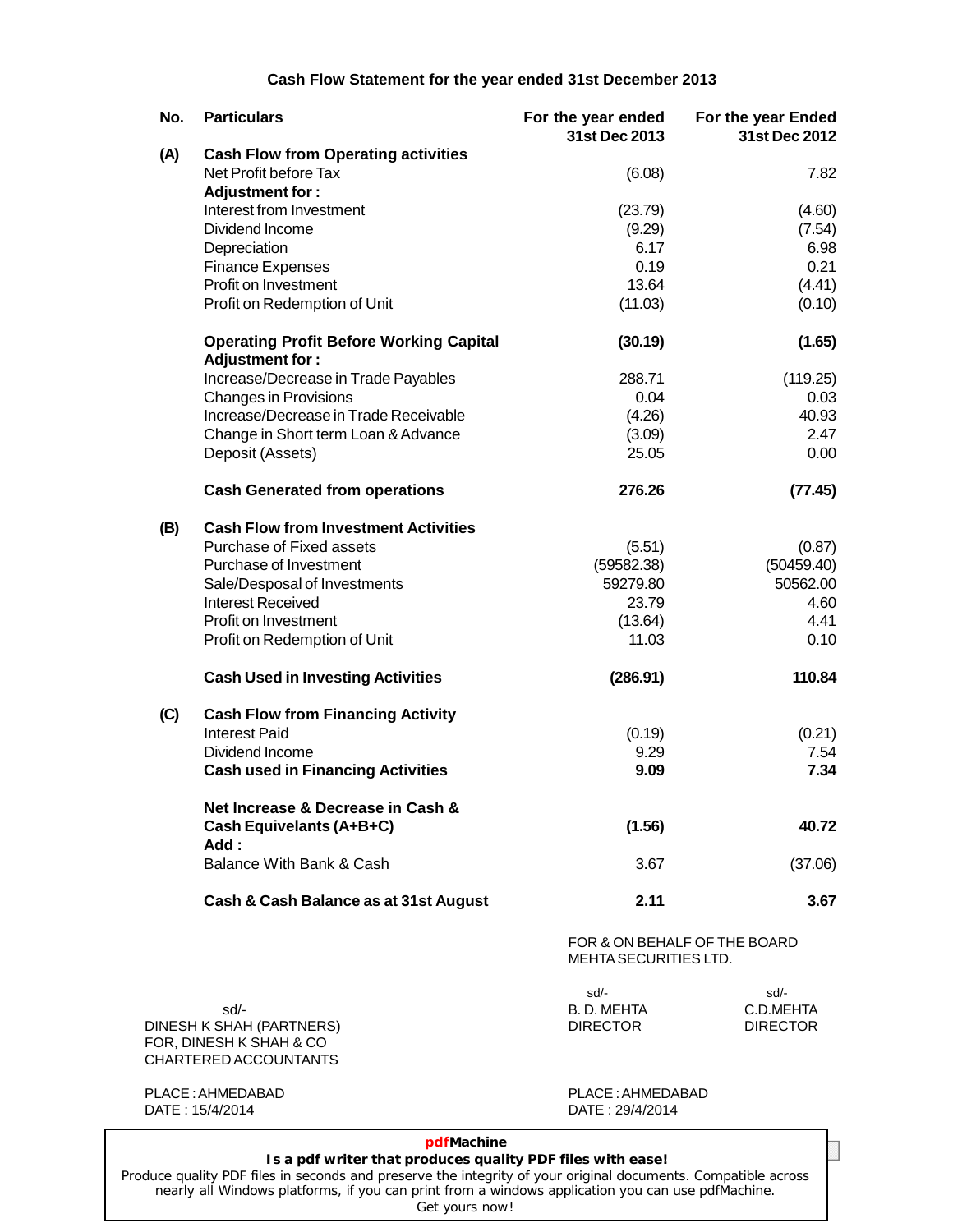#### **NOTES ON BALANCE SHEET & PROFIT & LOSS A/C. FOR THE YEAR ENDED 31 ST DECEMBER, 2013**

#### **I. SIGNIFICANT ACCOUNTING POLICIES:**

#### **1. Accounting Convention Basis of accounting :**

The financial statements are prepared under the historical cost convention, on accrual basis of accounting in accordance with the Companies Act, 1956 and in accordance with generally accepted accounting principles The financial statements are prepared under the historical cost convention, on accrual basis of accounting<br>in accordance with the Companies Act, 1956 and in accordance with generally accepted accounting principles<br>(Indian Accountants of India (ICAI).

#### **2. Use of Estimates :**

The preparation of financial statements requires management to make estimates and assumptions that affect the reported amounts of assets and liabilities, disclosure of contingent amount as at the date of financial statements and reported amounts of revenues and expenses during the reporting period. Actual results could differ from these estimates. Any revision to the accounting estimates is recognized in the periods in which the results are known / materialized. results could differ from these estimates. Any revision to the accounting estimates is recognized in the<br>periods in which the results are known / materialized.<br>3. The Company's main business is to provide corporate advisor

activities are incidental to the main business. As such, there are no separate reportable segments, as per The Company's main business is to provide corporate advisory services, investments and Broking. All other<br>activities are incidental to the main business. As such, there are no separate reportable segments, as per<br>Accountin India.

#### **4. Income and Expenditure :**

Income and Expenditure are accounted on accrual basis.

#### **5. Fixed Assets :**

All the fixed assets have been stated at their original cost inclusive of any expenses incurred for the acquisition and / or installation as reduced by any sale / discard and accumulated depreciation.

The company makes an assessment of any indicator that may lead to impairment of assets on an annual basis. As asset is treated as impaired when the carrying cost of the asset exceeds its recoverable value, there is no such assets which is impaired during the year.

#### **6. Depreciation :**

The Company has provided depreciation at the rate prescribed in Schedule XIV to The Companies Act, 1956.

#### **7. Investments :**

- a. Long Term investments are carried in the financial statement at cost, less any diminution in value, other than temporary as per AS-13
- b. Shares, Debentures, Units, Warrants and Securities those are intended, at the time of acquisition, and than temporary as per AS-13<br>Shares, Debentures, Units, Warrants and Securities those are intended, at the time of acquisitio<br>there after to be held for a period exceeding twelve months are classified as "Investments".
- c. Shares, Debentures, Units, Warrants and Securities are accounted under Investments on trade dates.
- d. Rights entitlements are accounted for as Investments at issue price plus acquisition cost, if any.
- e. Bonus entitlements are recognised on ex-bonus dates without any acquisition cost.
- f. The cost of Investments include brokerage, service tax and stamp duty.

#### **8. Valuation of Investments :**

(a) Current Investments : Current Investments are carried at lower of cost or quoted/fair value. as per AS-13 (b) Long Term Investments : Quoted Investment are valued at cost or market value whichever is lower. Unquoted Investments are stated at cost. The decline in the value of the unquoted investment, other than temporary, is provided for as per AS-13.

Cost is inclusive of brokerage, fees and duties but excludes securities transaction tax.

#### **9. Related Party Transactions :**

Parties are considered to be related if at any time during the year, one party has the ability to control the other party or to exercise significant influence over the other party in making financial and/or operating decisions.

#### **10. Provisions, Contingent Liabilities and Contingent Assets :**

Provisions involving substantial degree of estimation in measurement are recognized when there is a present obligation as a result of past events and it is probable that there will be an outflow of resources. Contingent Liabilities are not recognized but are disclosed in the notes. Contingent Assets are neither recognized nor disclosed in the financial statements.

| pdfMachine                                                                                                                                                                                                                           |  |
|--------------------------------------------------------------------------------------------------------------------------------------------------------------------------------------------------------------------------------------|--|
| Is a pdf writer that produces quality PDF files with ease!                                                                                                                                                                           |  |
| Produce quality PDF files in seconds and preserve the integrity of your original documents. Compatible across<br>nearly all Windows platforms, if you can print from a windows application you can use pdfMachine.<br>Get yours now! |  |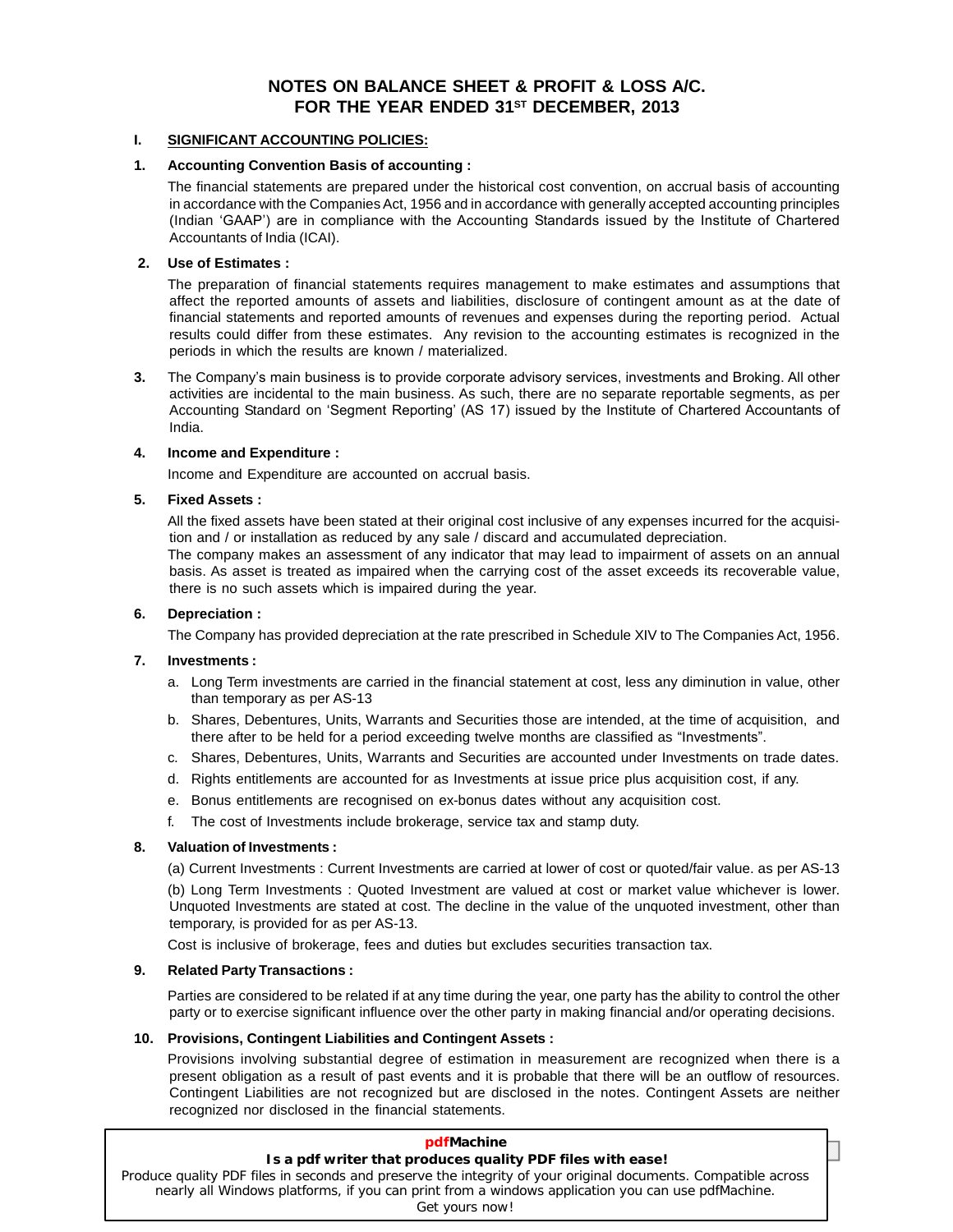#### **II. NOTESTOACCOUNTS:**

- **1.** On the basis of the information available with the Company, there is no amount due but remaining unpaid as on 31st December 2013 to any suppliers who is a small scale or ancillary industrial undertaking.
- **2.** The requirement of Accounting Standard 22 "Accounting for Taxes on Income" have been considered and the management opinion that no deferred tax assets/liability needs to be created.

As per Accounting Standard 22 issued by The Institute of Chartered Accountants of India during the year, due to the loss the company has not provided taxation in Books of Account including deferred tax liability as the company do not envisage any such liability in near future.

- **3.** In the absence of the taxable income, no provision for taxation has been made U/s.115JB of The Income Tax Act. However, the tax-year end of the Company being 31/03/2014, the ultimate liability for the A.Y.2014-2015 will be determined on the total Income of the Company for the year ended 31/03/2014.
- **4.** Corresponding figures of the previous year have been regrouped or restated to make them comparable with current year figures whenever necessary.
- **5.** Unsecured Loans, Current Liabilities, Loans & Advances, Deposits and Sundry Debtors are subject to confirmation and adjustments, if any. **6. Auditorís Remuneration :**

|                                                                         | Year ended<br>December 31, 2013 | Year ended<br>December 31, 2012 |  |
|-------------------------------------------------------------------------|---------------------------------|---------------------------------|--|
| Audit Fees and other professional charges<br>(Excluding of Service Tax) | $10000/-$                       | $6000/-$                        |  |

#### **7. Segment Reporting :**

The company is engaged in Investments and advisory services and hence management is of the opinion that it does not have a reportable primary segment identifiable in accordance with the Accounting Standard 17 issued by the Institute of Chartered Accountants of India.

#### **8. Earning per Share :**

|                               |                | Year ending<br>31.12.2013 | Year ending<br>31.12.2012 |  |
|-------------------------------|----------------|---------------------------|---------------------------|--|
| Net Profit after Tax          | Basic          | 0.00                      | 7.82                      |  |
|                               | <b>Diluted</b> | 0.00                      | 7.82                      |  |
| Weighted average number       |                |                           |                           |  |
| of shares outstanding         | Basic          | 3089400                   | 3089400                   |  |
|                               | <b>Diluted</b> | 3089400                   | 3089400                   |  |
| Earnings per share            | Basic          | 0.00                      | 0.25                      |  |
| (face value Rs. 10 Per share) | Diluted        | 0.00                      | 0.25                      |  |

#### **9. Related Party Transactions :**

(race value Ks. To Per share)<br>Related Party Transactions :<br>The Company has identified all the related parties as defined under Accounting Standard 18 "Related Party **Related Party Transactions :**<br>The Company has identified all the related parties as defined under Accounting Standard 18 "Related Party<br>Disclosure" issued by the Institute of Chartered Accountants of India having transact per details given below. There were no amounts written off or written back from such parties during the year. The related parties included in the various categories above, where no transactions have taken place.

| Sr. No. | <b>Relation</b>                                                                                  | Party                                    |  |
|---------|--------------------------------------------------------------------------------------------------|------------------------------------------|--|
| 1.      | Key Management Personnel                                                                         | 1. Chirag D. Mehta<br>2. Bhavna D. Mehta |  |
| 2.      | Individual / Enterprise over which key<br>management personnel exercise<br>significant influence | <b>NIL</b>                               |  |

**10.** Additional information pursuant to the provisions of paragraphs 3, 4C and 4D of PartII of Schedule VI to the Companies Act, 1956.

|    | a. Production Capacity:                       | Not Applicable |
|----|-----------------------------------------------|----------------|
|    | b. Turnover:                                  | Not Applicable |
|    | c. Raw Materials Consumed: (Indigenous Only): | Not Applicable |
|    | d. Stock:                                     | Nil            |
|    | e. Value of Imports calculated on CIF Basis:  | Nil            |
| f. | Expenditure in Foreign Currency:              | Nil            |
| q. | Earnings in Foreign Currency:                 | Nil            |

#### **pdfMachine**

## **24 Annual Report : 2013 Is a pdf writer that produces quality PDF files with ease!**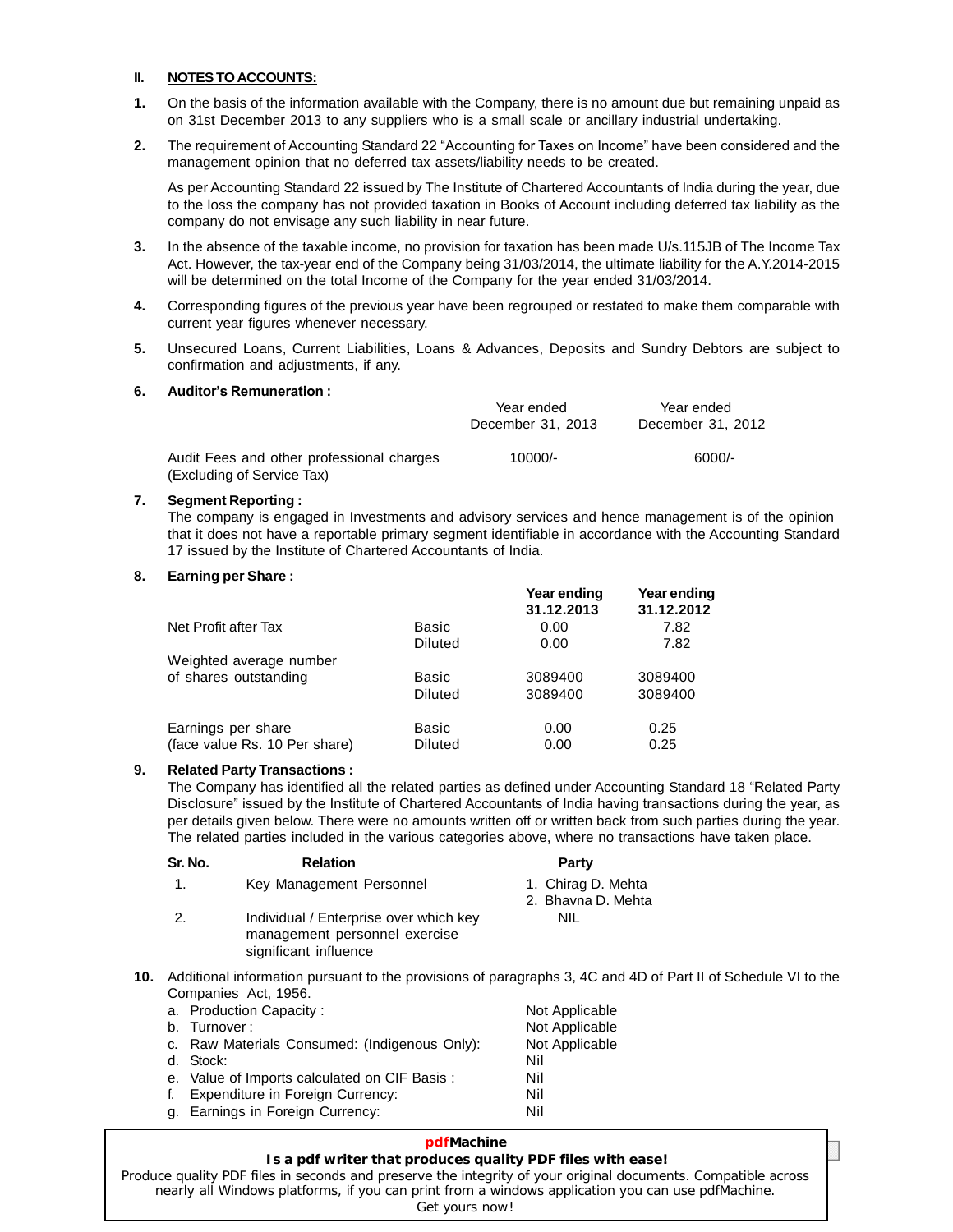- **11.** Additional information as required under Part IV of Schedule VI to the Companies Act, 1956 of India: Additional information as required under Part IV of Schedule VI to the Companies Act,<br>BALANCE SHEET ABSTRACT AND COMPANY'S GENERAL BUSINESS PROFILE:
	- I. Registration Details : Registration No. : 22740 State Code: 04 Balance Sheet Date : 31-12-2013 II. Capital raised during the year (Rs. in thousands) Public Issue: Nil **Public Issue: Nil** Rights Issue: Nil Bonus Issue: Nil Private Placement: Nil
	- III. Position of Mobilization and Deployment of Funds (Amt. in Lacs) :

| <b>Total Liabilities</b> | 1346.52 | <b>Total Assets</b>   | 1346.52 |
|--------------------------|---------|-----------------------|---------|
| Sources of Funds:        |         | Application of Funds: |         |
| Paid up Capital          | 308.94  | Investments           | 1269.73 |
| Reserves & Surplus       | 286.79  | <b>Fixed Assets</b>   | 54.62   |
| <b>Current Liability</b> | 750.79  | Current Assets, Loans | 22.17   |
|                          |         | & Advances            |         |

IV. Performance of Company (Amount in Lacs) :

| Profit(Loss) Before Tax (6.08) |      | <b>Profit After Tax</b>           | (6.08) |
|--------------------------------|------|-----------------------------------|--------|
| Earnings per Share             | 0.00 | Dividend $(\ln \frac{9}{6})$ 0.00 |        |

- V. Generic Name of Principal Product of Company:
	- Stock Broking
	- Equity Research.
	- Investments.

AS PER OUR ATTACHED REPORT OF EVEN DATE,

Chartered Accountants

For, Dinesh K. Shah & Co., **For**, Mehta Securities Limited

(Partner) Director Director Membership no. F-010477 Place : Ahmedabad. Place : Ahmedabad. Date : 15/04/2014 Date : 29/04//2014

 $Sd$  sd/- sd/- sd/-(Dinesh K. Shah) (C.D.Mehta) (B. D. Mehta)

#### **25 Annual Report : 2013 Is a pdf writer that produces quality PDF files with ease! pdfMachine**